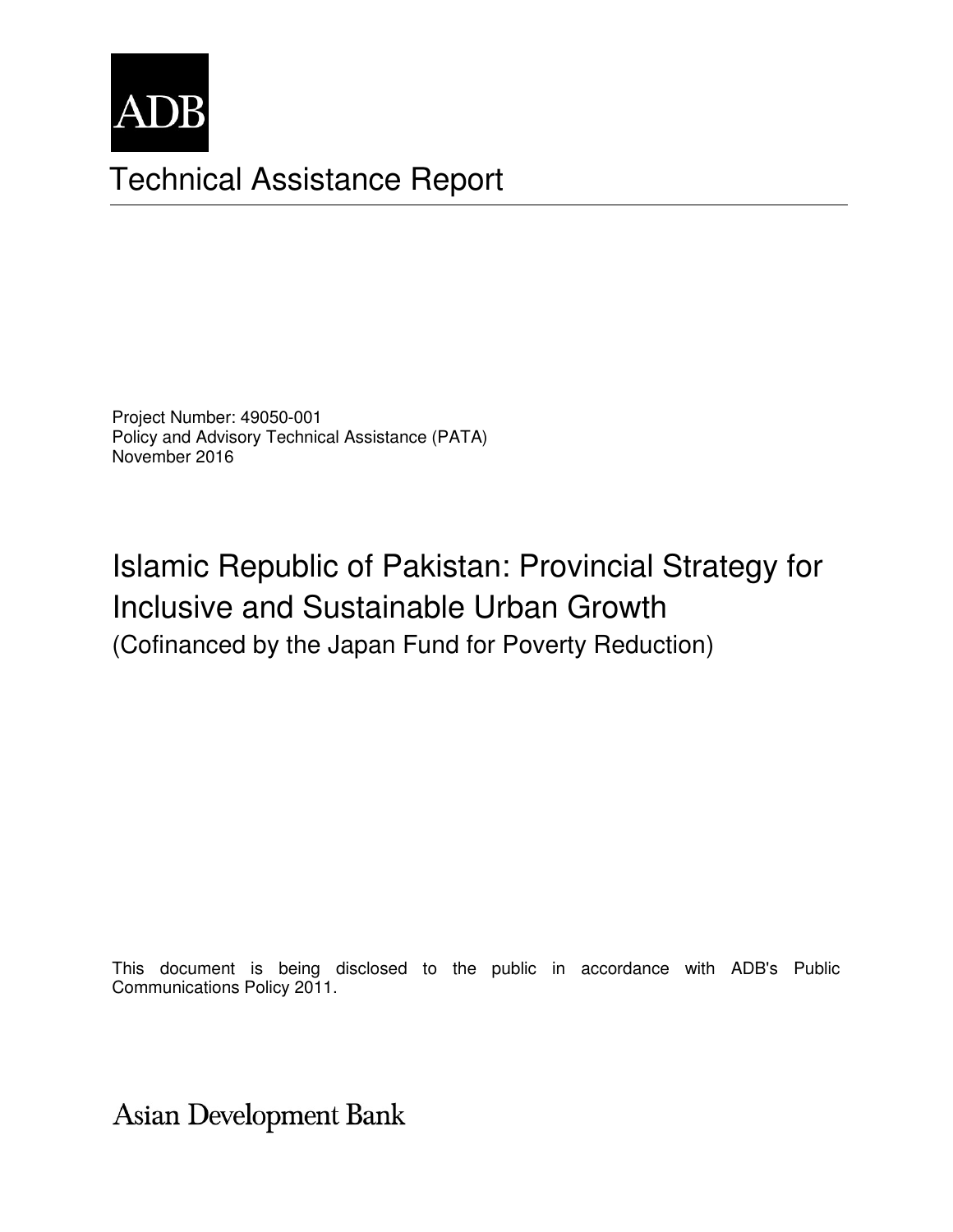# **CURRENCY EQUIVALENTS**

(as of 30 September 2016)

| Currency unit | $\overline{\phantom{0}}$ | Pakistan rupee/s (PRe/PRs) |
|---------------|--------------------------|----------------------------|
| PRe1.00       | $=$                      | \$105.000000               |
| \$1.00        | $=$                      | PRs0.0095238095            |

#### **ABBREVIATIONS**

| ADB        |                          | Asian Development Bank                     |
|------------|--------------------------|--------------------------------------------|
| <b>PDD</b> | $-$                      | <b>Planning and Development Department</b> |
| <b>RDP</b> |                          | regional development plan                  |
| TA         |                          | technical assistance                       |
| UN-Habitat | $\overline{\phantom{0}}$ | United Nations Human Settlements Programme |

#### **NOTE**

In this report, "\$" refers to US dollars.

# **GLOSSARY**

| nazim  | $\overline{\phantom{0}}$ | A nazim is the elected head of a local government administrative unit           |  |  |  |
|--------|--------------------------|---------------------------------------------------------------------------------|--|--|--|
| tehsil | $\overline{\phantom{0}}$ | The second-lowest tier of local government in Pakistan. Each tehsil is          |  |  |  |
|        |                          | subdivided into a number of union councils and is part of a larger<br>district. |  |  |  |

| <b>Vice-President</b>                     | W. Zhang, Operations 1                                                                                                                                                                                                                                                                                                                                                                                                                         |
|-------------------------------------------|------------------------------------------------------------------------------------------------------------------------------------------------------------------------------------------------------------------------------------------------------------------------------------------------------------------------------------------------------------------------------------------------------------------------------------------------|
| <b>Director General</b>                   | S. O'Sullivan, Central and West Asia Department (CWRD)                                                                                                                                                                                                                                                                                                                                                                                         |
| <b>Director</b>                           | Y. Ye, Urban Development and Water Division, CWRD                                                                                                                                                                                                                                                                                                                                                                                              |
| <b>Team leader</b><br><b>Team members</b> | S. Azfar, Urban Development Specialist, CWRD<br>M. Marcelino, Associate Project Officer, CWRD<br>K. Nakamitsu, Principal Urban Development Specialist, CWRD<br>J. Ngai, Senior Counsel, Office of the General Counsel<br>J. Pabis, Operations Assistant, CWRD<br>M. Shafi, Senior Project Officer, Pakistan Resident Mission, CWRD<br>M. S. Russell, Procurement Specialist, Operations Services and Financial<br><b>Management Department</b> |

In preparing any country program or strategy, financing any project, or by making any designation of or reference to a particular territory or geographic area in this document, the Asian Development Bank does not intend to make any judgments as to the legal or other status of any territory or area.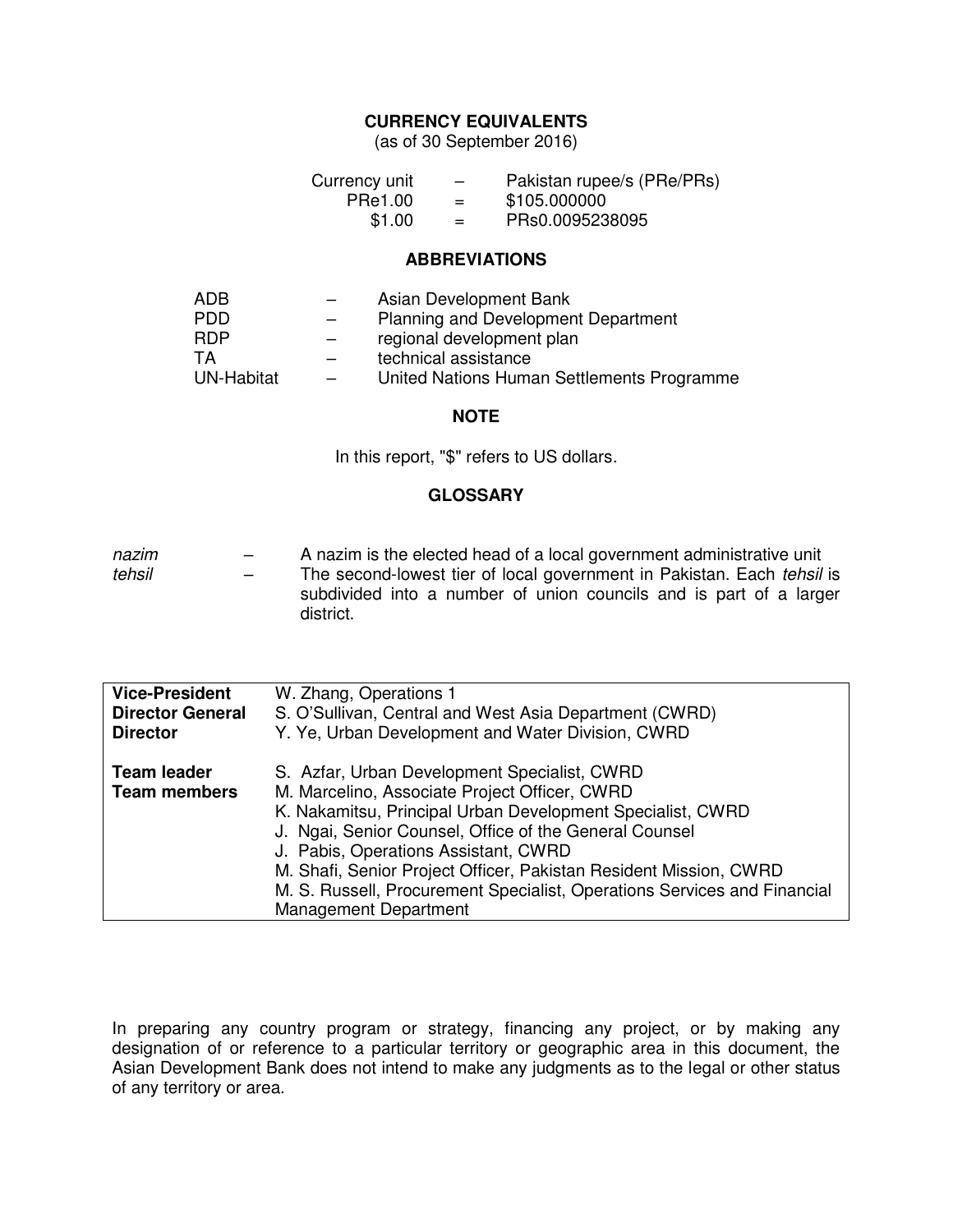# **CONTENTS**

| ×<br>. .<br>۰.<br>.,<br>۰. |
|----------------------------|
|----------------------------|

|                      | POLICY AND ADVISORY TECHNICAL ASSISTANCE AT A GLANCE                                                                                              |                    |  |  |
|----------------------|---------------------------------------------------------------------------------------------------------------------------------------------------|--------------------|--|--|
| I.                   | <b>INTRODUCTION</b>                                                                                                                               |                    |  |  |
| Ш.                   | <b>ISSUES</b>                                                                                                                                     |                    |  |  |
| III.                 | THE POLICY AND ADVISORY TECHNICAL ASSISTANCE                                                                                                      | 2                  |  |  |
|                      | Impact and Outcome<br>А.<br>Methodology and Key Activities<br>В.<br>Cost and Financing<br>C.<br><b>Implementation Arrangements</b><br>D.          | 2<br>3<br>4<br>4   |  |  |
| IV.                  | THE PRESIDENT'S DECISION                                                                                                                          | 5                  |  |  |
|                      | <b>APPENDIXES</b>                                                                                                                                 |                    |  |  |
| 1.<br>2.<br>3.<br>4. | Design and Monitoring Framework<br>Cost Estimates and Financing Plan<br>Outline Terms of Reference for Consultants<br>Outline of the Final Report | 6<br>9<br>10<br>14 |  |  |

| Outline of the Final Report |  |  |  |
|-----------------------------|--|--|--|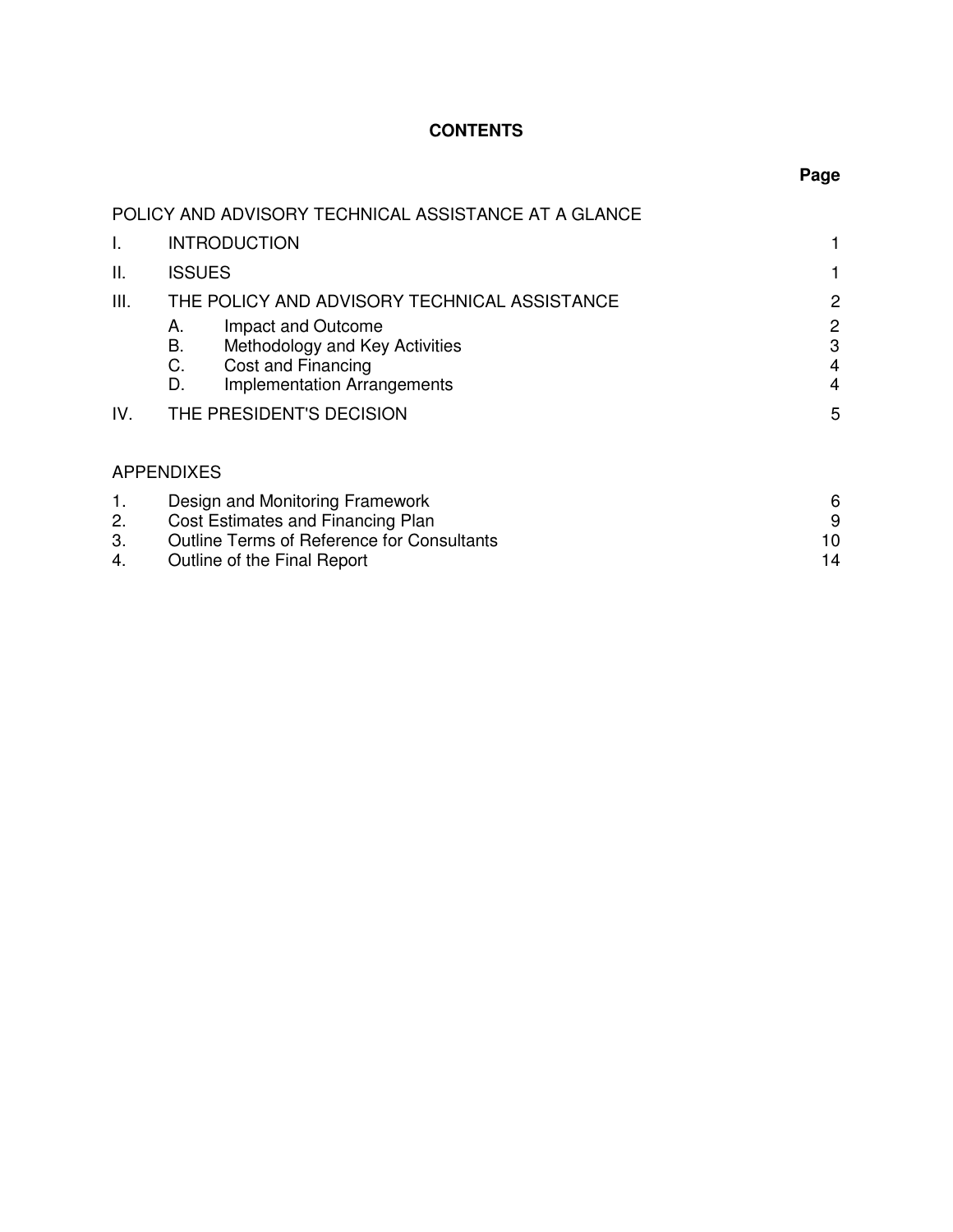# **POLICY AND ADVISORY TECHNICAL ASSISTANCE AT A GLANCE**

|  | 1. Basic Data                                                                                                                                                                  |                                                                                                                                                        |                                      |                                                      | Project Number: 49050-001 |
|--|--------------------------------------------------------------------------------------------------------------------------------------------------------------------------------|--------------------------------------------------------------------------------------------------------------------------------------------------------|--------------------------------------|------------------------------------------------------|---------------------------|
|  | <b>Project Name</b>                                                                                                                                                            | Provincial Strategy for Inclusive and<br>Sustainable Urban Growth                                                                                      | <b>Department</b><br>/Division       | CWRD/CWUW                                            |                           |
|  | Country                                                                                                                                                                        | Pakistan                                                                                                                                               | <b>Executing</b><br>Agency           | Planning & Dev.Dept., Gov't of Khyber<br>Pakhtunkhwa |                           |
|  | 2. Sector                                                                                                                                                                      | Subsector(s)                                                                                                                                           |                                      |                                                      | Financing (\$ million)    |
|  | Water and other urban<br>infrastructure and<br>services                                                                                                                        | Urban policy, institutional and capacity development                                                                                                   |                                      |                                                      | 2.40                      |
|  |                                                                                                                                                                                |                                                                                                                                                        |                                      | <b>Total</b>                                         | 2.40                      |
|  | 3. Strategic Agenda                                                                                                                                                            | <b>Subcomponents</b>                                                                                                                                   | <b>Climate Change Information</b>    |                                                      |                           |
|  | Inclusive economic<br>growth (IEG)                                                                                                                                             | Pillar 2: Access to economic<br>opportunities, including jobs, made<br>more inclusive                                                                  | Project                              | Climate Change impact on the                         | Medium                    |
|  | Environmentally<br>sustainable growth<br>(ESG)                                                                                                                                 | Urban environmental improvement                                                                                                                        |                                      |                                                      |                           |
|  | 4. Drivers of Change                                                                                                                                                           | <b>Components</b>                                                                                                                                      |                                      | <b>Gender Equity and Mainstreaming</b>               |                           |
|  | Governance and<br>capacity development<br>(GCD)                                                                                                                                | Client relations, network, and<br>partnership development to<br>partnership driver of change<br>Institutional development                              | Effective gender mainstreaming (EGM) |                                                      |                           |
|  | Knowledge solutions<br>(KNS)                                                                                                                                                   | Application and use of new<br>knowledge solutions in key<br>operational areas<br>Knowledge sharing activities<br>Pilot-testing innovation and learning |                                      |                                                      |                           |
|  | Partnerships (PAR)                                                                                                                                                             | Civil society organizations<br>Official cofinancing<br><b>Private Sector</b>                                                                           |                                      |                                                      |                           |
|  | 5. Poverty and SDG Targeting                                                                                                                                                   |                                                                                                                                                        | <b>Location Impact</b>               |                                                      |                           |
|  | Geographic Targeting                                                                                                                                                           | Yes                                                                                                                                                    | Rural                                |                                                      | Low                       |
|  | <b>Household Targeting</b>                                                                                                                                                     | <b>No</b>                                                                                                                                              | Urban                                |                                                      | High                      |
|  | <b>SDG Targeting</b><br><b>SDG Goals</b>                                                                                                                                       | Yes<br>SDG8                                                                                                                                            |                                      |                                                      |                           |
|  | 6. TA Category:                                                                                                                                                                | B                                                                                                                                                      |                                      |                                                      |                           |
|  | 7. Safeguard Categorization Not Applicable                                                                                                                                     |                                                                                                                                                        |                                      |                                                      |                           |
|  | 8. Financing                                                                                                                                                                   |                                                                                                                                                        |                                      |                                                      |                           |
|  | <b>Modality and Sources</b><br><b>ADB</b><br>Policy and advisory technical assistance: Technical Assistance Special<br>Fund<br>Cofinancing<br>Japan Fund for Poverty Reduction |                                                                                                                                                        |                                      | Amount (\$ million)                                  |                           |
|  |                                                                                                                                                                                |                                                                                                                                                        |                                      |                                                      | 0.40                      |
|  |                                                                                                                                                                                |                                                                                                                                                        |                                      |                                                      | 0.40                      |
|  |                                                                                                                                                                                |                                                                                                                                                        |                                      |                                                      | 2.00                      |
|  |                                                                                                                                                                                |                                                                                                                                                        |                                      |                                                      | 2.00                      |
|  | Counterpart                                                                                                                                                                    |                                                                                                                                                        |                                      |                                                      | 0.05                      |
|  | Government                                                                                                                                                                     |                                                                                                                                                        |                                      |                                                      | 0.05                      |
|  |                                                                                                                                                                                |                                                                                                                                                        |                                      |                                                      |                           |
|  | <b>Total</b>                                                                                                                                                                   |                                                                                                                                                        |                                      |                                                      | 2.45                      |
|  | 9. Effective Development Cooperation                                                                                                                                           |                                                                                                                                                        |                                      |                                                      |                           |
|  | Use of country procurement systems                                                                                                                                             | No<br>Use of country public financial management systems<br>No                                                                                         |                                      |                                                      |                           |
|  |                                                                                                                                                                                |                                                                                                                                                        |                                      |                                                      |                           |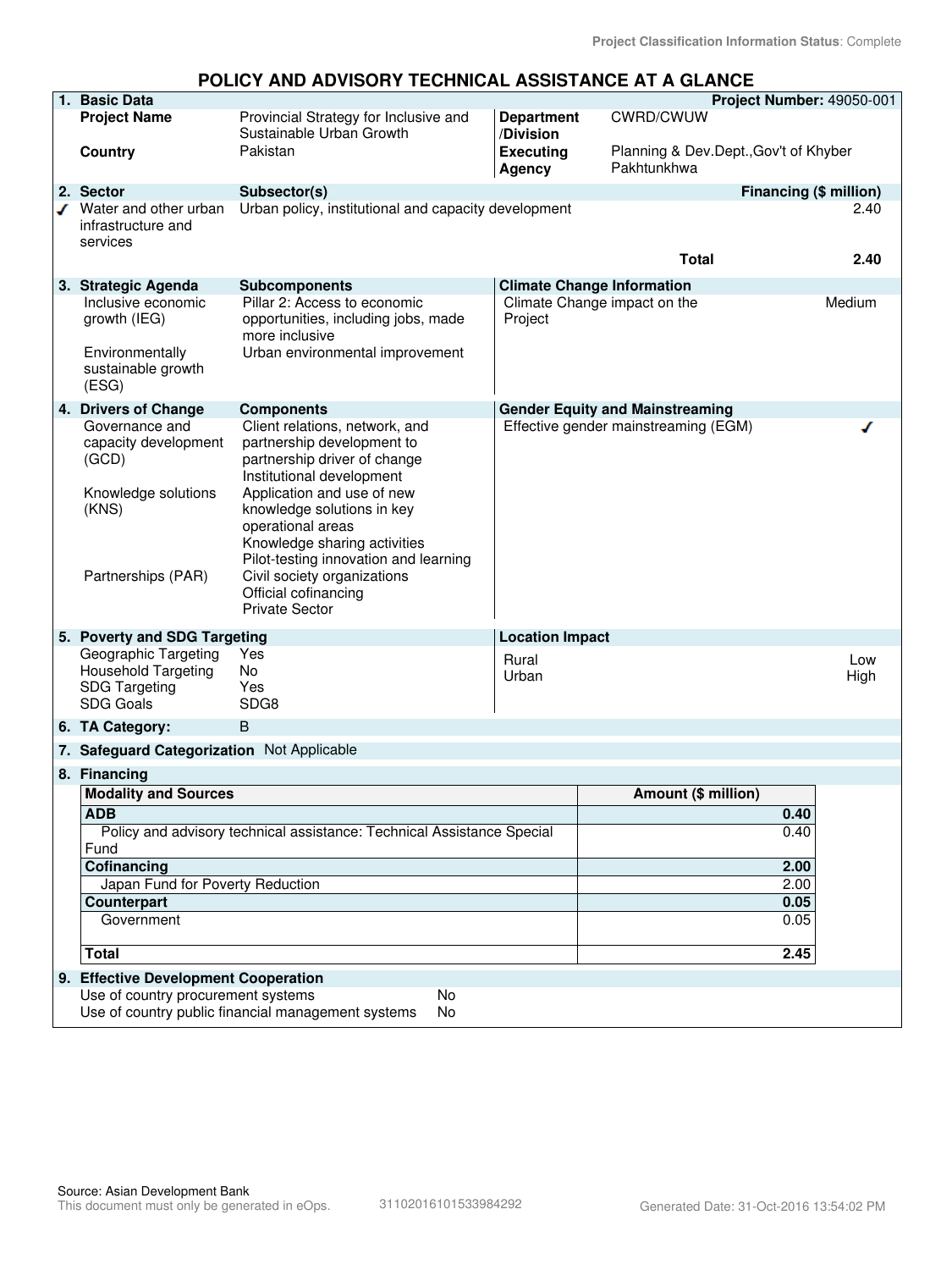# **I. INTRODUCTION**

1. Major cities in Pakistan have experienced rapid urbanization since 1951, with an average urban population growth of 4% per year. By 2030, about 60% of the country's population will be living in urban areas, of which 12 large cities will have a population of more than 1 million inhabitants. While economic activities in urban areas produce more than 75% of national income (gross domestic product), about 15% of the urban population lives in poverty. Urban infrastructure is aging and services are not adequate for enabling cities' potential for economic development and creation of jobs.

2. Against this backdrop, ADB's country partnership strategy, 2015–2019<sup>1</sup> for Pakistan states that ADB will support the government's priorities for urban renewal with improved infrastructure and institutions for water supply, sanitation, and other critical areas at national, provincial, and city-level. The country partnership strategy and country operations business plan, 2016–2018<sup>2</sup> also underscore the importance of greater equity, facilitation of inclusive jobs, and increased economic opportunities by supporting reforms that improve urban services and support the achievement of the Sustainable Development Goals. The proposed technical assistance (TA) is included in the country operations business plan, 2016–2018.

3. Under the proposed TA, ADB and the Government of Pakistan have agreed to focus on the Khyber Pakhtunkhwa province, primarily because of the province's strong political commitment. The government concurred with the TA's impact, outcome, outputs, geographic focus, implementation arrangements, cost, financing arrangements, and terms of reference during ADB missions fielded in March and July 2016.<sup>3</sup>

# **II. ISSUES**

4. The Khyber Pakhtunkhwa province is strategically located at the cross road for Afghanistan and Central Asia. The total population of the province at the time of the 1998 population census (last population census in Pakistan) was 18 million. As of 2015, it is estimated that this population has reached over 30 million. There are two major agglomerations in the province: Greater Peshawar Region and Greater Abbottabad Region with a combined population accounting for 50% of the provincial population. <sup>4</sup> Citizens in urban Khyber Pakhtunkhwa, particularly the poor and women, are faced with a number of challenges including access to land and housing, under serviced areas, employment opportunities, risk to climate change and natural disasters, and pollution. Key underlying issues include:

- (i) **Poor governance systems.** Overlapping organizational mandates and unclear division of responsibilities among different government agencies need to be further streamlined. Resource allocation for urban sector infrastructure could be optimized when clearer mandates and roles are established among the different local government bodies.
- (ii) **Weak capacities.** The government capacity is limited for strategic decision making in the urban sector. A comprehensive capacity development plan and human resource strategy are needed in order to plan and implement urban sector projects and meet the constantly evolving challenges in the urban sector.
- (iii) **Lack of data.** Key data required for effective urban sector planning is lacking. The government requires reliable and updated data for strategic decision making

 $\overline{a}$ 1 ADB. 2015. *Country Partnership Strategy: Pakistan, 2015–2019*. Manila.

<sup>2</sup> ADB. 2015. *Country Operations Business Plan: Pakistan, 2016–2018*. Manila.

<sup>3</sup> Fact-finding mission was fielded on 1–7 March 2016, consultation mission was fielded on 18–29 July 2016. The TA first appeared in the business opportunities section of ADB's website on 23 September 2016.

<sup>&</sup>lt;sup>4</sup> The data is based on analysis by the Urbanization Research Program in Pakistan.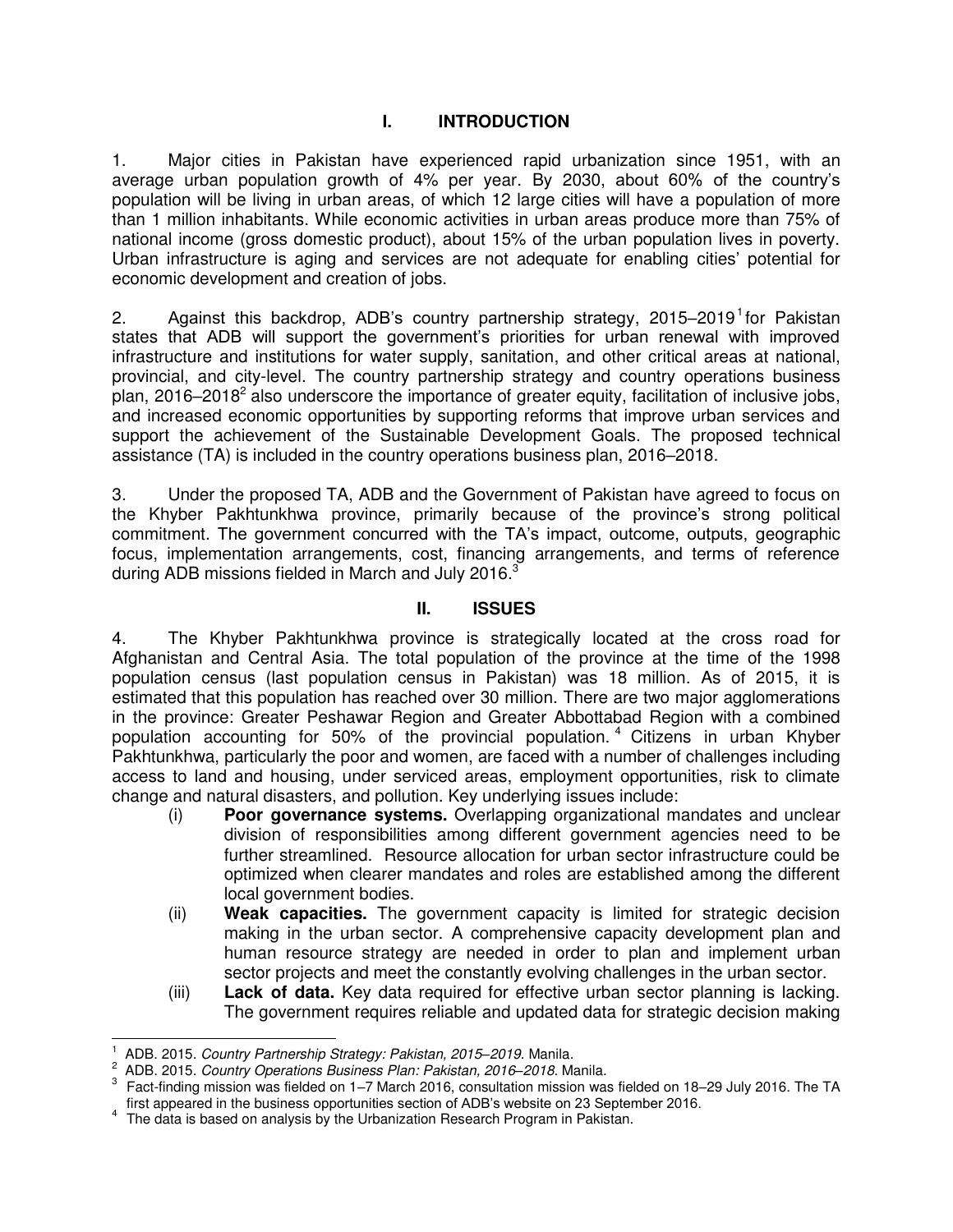in the urban sector. Under this TA, once data collection methodologies are tested and baselines are established, the government will be in a position to monitor changes in the urban sector. These data includes key socio-economic indicators such as urban populations and growth rates.

(iv) **Vulnerability to disasters.** Increasing vulnerability to disasters and climate change, including because of rapid and unplanned urbanization, puts additional pressure on the government's limited capacity. The government needs to undertake a comprehensive approach on mitigation and adaptation measures.

5. These issues have been exacerbated by: (i) a lack of urban data including lack of current demographic data which is the basis for designing data sets; (ii) a commensurate delay in revising the delineation of urban areas; (iii) the changing urban composition and morphology due to internal and external migration; (iv) frequent disasters triggered by natural hazards; (v) instability due to conflict and security; (vi) delays in local government elections (after a gap of nearly a decade, the most recent were held in 2015); and (vii) systemically poor gender indicators.

6. Under the  $18<sup>th</sup>$  Amendment to the Constitution passed in 2010, urban functions have been fully delegated to the provincial governments as one of their major responsibilities. The government in Khyber Pakhtunkhwa realized the importance of the urban sector in economic development and the new opportunities brought about by investments in transport corridors including the China Pakistan Economic Corridor and [Central Asia Regional Economic](http://www.carecprogram.org/)  [Cooperation](http://www.carecprogram.org/) Corridor 5 and 6. The province's growth strategy sets urban development as a major pillar for economic growth, enabling a broader discourse and interest in the urban sector and its role, particularly of the two major agglomerations, in the overall development strategy for the province.<sup>5</sup> The new political party and government in Khyber Pakhtunkhwa are keen to demonstrate improved governance and services.

7. The proposed TA will assist the government in adopting an integrated urban sector development approach that entails policy reforms, investments, and capacity building in the urban sector. The TA will support the Khyber Pakhtunkhwa government in five main areas: (i) identifying cities potential to contribute to the economic development; (ii) developing a road map for sustainable urban development; (iii) preparing regional development plans (RDPs); (iv) developing capacity implementing agencies; and (v) mainstreaming lessons in the urban sector.

# **III. THE POLICY AND ADVISORY TECHNICAL ASSISTANCE**

# **A. Impact and Outcome**

8. The impact is aligned with renewed focus on inclusive and sustainable urban development in provincial policies and allocations. The outcome will be improved urban inclusivity, sustainability, and resilience in investment programming in Khyber Pakhtunkhwa.

 $\overline{a}$ 5 International Growth Centre. *Khyber Pakhtunkhwa Economic Strategy Report*. http://www.theigc.org/project/khyberpukhtunkhwa-economic-strategy-report/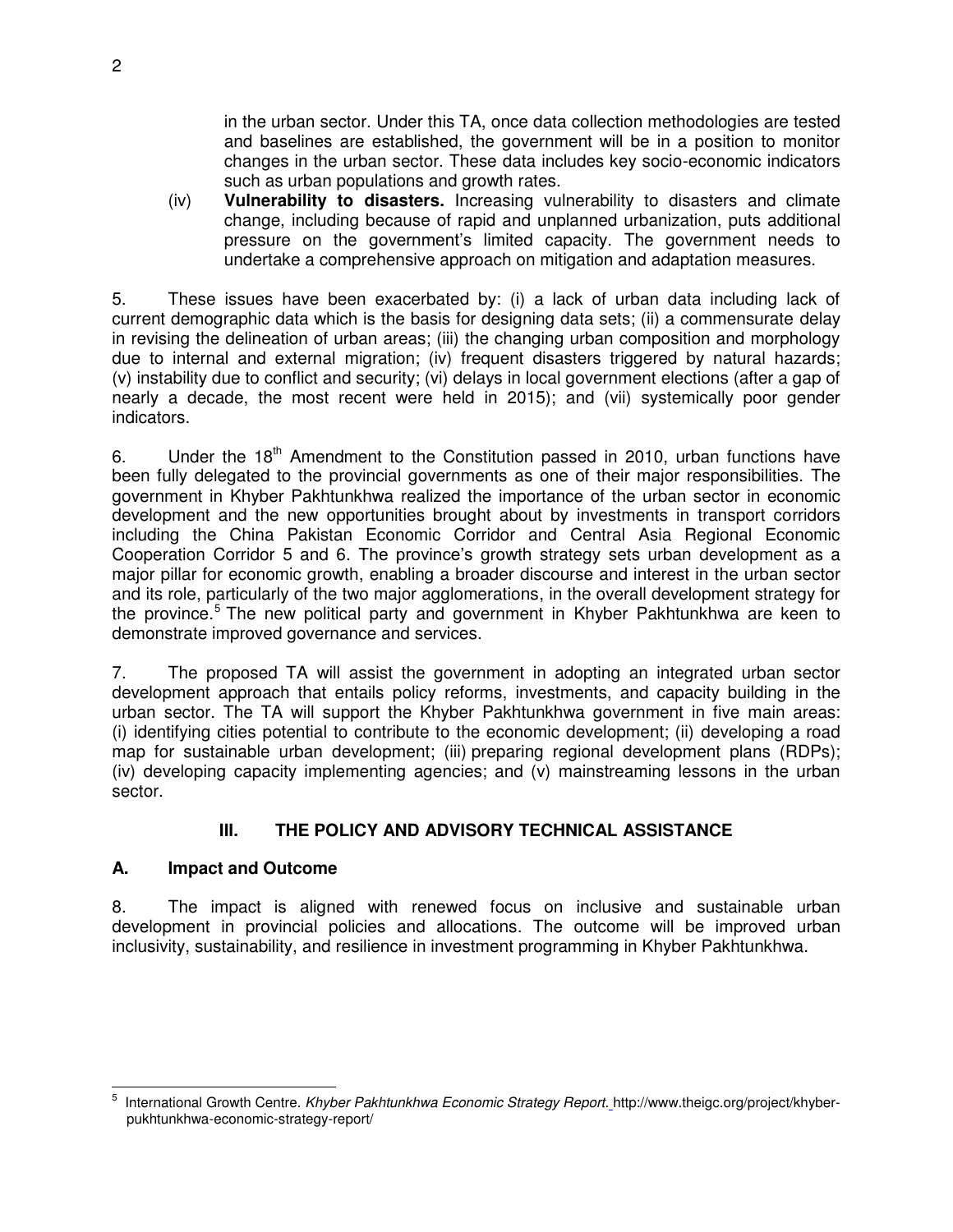# **B. Methodology and Key Activities**

9. The TA outputs include: (i) sector road map for inclusive and sustainable urban growth endorsed; (ii) RDPs prepared by provincial and local governments;<sup>6</sup>(iii) institutional capacity for implementation agencies built; and (iv) lessons from pilots on accredited trainings and municipal business planning mainstreamed within the urban sector. The outputs will be implemented through a participatory process to ensure stakeholder consultations across the political spectrum and all income levels.

10. Four themes run across all TA outputs: poverty alleviation, gender inclusivity, enabling small and medium-sized enterprises, and building resilience to disasters and climate change. Gender mainstreaming will be ensured, in addition to disaggregation of data, through gender assessments undertaken as part of the sector road map and regional analysis. Recommendations will be made for gender inclusiveness in the sector road map, RDPs, and investment planning; increasing gender staffing in the urban sector; and providing training. A knowledge product will be produced on mainstreaming gender in the urban sector.

11. One of the government's primary concerns about undertaking development work in the province is a lack of population data. According to current estimates, the population of Khyber Pakhtunkhwa has increased by nearly 70% since the last official census. One of the first activities under the TA will be an analysis on population and demographics,<sup>8</sup> which will enable delineation of urban areas and of the two regional agglomerations of Greater Peshawar Region and Greater Abbottabad, and propose new estimates for the urban population and describe its settlement pattern.

12. The sector road map also aims to build a case for increasing investments and improving services in urban areas. To do this, the road map will: (i) analyze public expenditure and infrastructure deficit; (ii) formulate a strategy for emerging economic opportunities based on the comparative advantage of urban centers; (iii) prioritize key institutional and organizational challenges; (iv) recommend a skills and competency strategy (learning from the pilot on training accreditation from established institutions); (v) present a plan for climate change and disaster risk mitigation and adaptation for the key urban centers in Khyber Pakhtunkhwa; and (vi) identify the list of success factors for better performance of urban sector operation. In addition to covering the above six issues, the sector roadmap will also recommend how an integrated urban sector development could be best adopted in this local context. Infrastructure investment alone cannot result in improved services, unless capacities, resources, and systems are in place to deliver services sustainably —future project designs will need to ensure that all project stakeholders share this view and are committed to it.

13. In parallel to the road map, the TA will prepare RDPs that provide a broad land use plan and include prioritized investments for the two regions, taking into account the comparative advantages of major cities and their vulnerabilities to natural hazards and climate change. The TA will build synergy and coordinate with ongoing initiatives on multi hazard vulnerability and risks, including those under ADB's proposed National Disaster Risk Management Fund Project, and with the Ministry of Climate Change. To establish the groundwork for smoother

The regional development plans will be further complemented by city development plans, climate risk and the The vulnerability assessments, and project prefeasibility through parallel financing of \$1.20 million from the Cities Development Initiative for Asia and the Urban Climate Change Resilience Trust Fund.

<sup>7</sup> ADB. 2015. *Country Partnership Strategy: Pakistan, 2015–2019*. Manila.

 $8$  This will be undertaken as a sub-activity under the sector road map and RDP.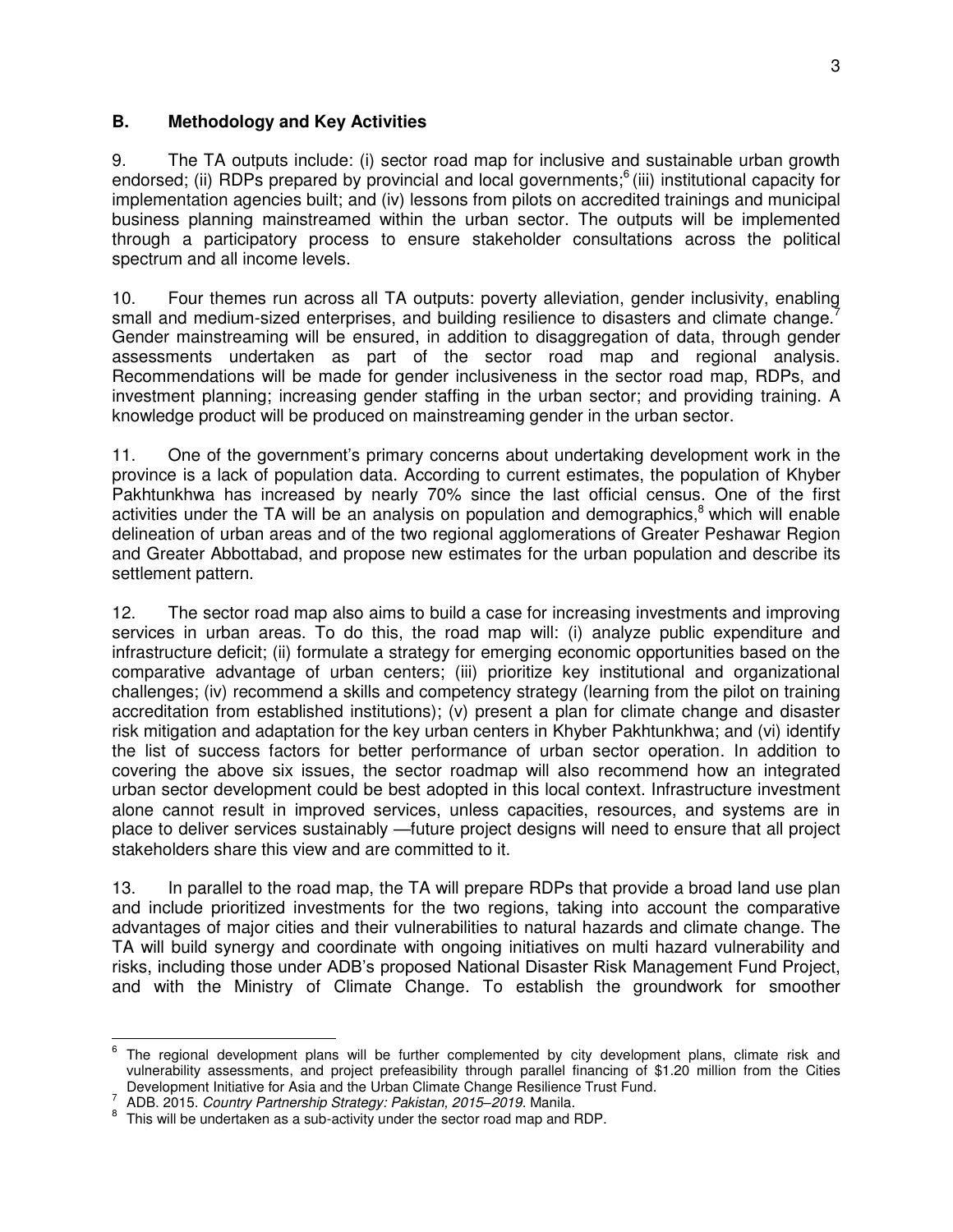implementation of ensuing urban investments, the TA will work with key project implementing agencies to strengthen their institutional mandate and enhance their organizational efficacy.

14. In order to improve urban project readiness, the TA includes two pilots: (i) a skillsenhancement pilot for an accreditation system; and (ii) reforms for improving municipal business planning. Several interventions have been undertaken in the past to build staff capacity in the urban sector, but limited work has been done on instituting an accreditation training system or enhancing business planning in municipalities. The skill-enhancement pilot builds on the road map's analysis of skills, competencies, and organizational and institutional challenges at the provincial, regional, and city levels. The second pilot aims to test the scope for improving the municipal business planning process, particularly the revenue stream. Under this pilot, a city's business plan will be assessed in detail, the scope for improving the revenue stream will be identified and tested, and lessons learned from this process will be documented. In addition, recommendations on policy and procedural changes in rates, fees, and tariffs will be made, and staff will be trained on regulating and reviewing tariff, tax, and fee increases.

15. Risks under the TA primarily stem from the fact that the institutional structures for regional and city-level planning are weak, which may affect the quality, viability, and pace of urban investment. Moreover, with general elections planned for 2018, the elected government's priorities may change during implementation due to political pressures. To address this: (i) widescale consultations are being conducted with a range of stakeholders, including different political parties; (ii) a provincial steering committee and two working groups have been notified by the provincial government to facilitate coordination at the provincial and regional levels; and (iii) a road map for building competency in the public sector, pilots, and accreditation training is included in the TA.

# **C. Cost and Financing**

16. The TA is estimated to cost \$2.40 million, of which \$2.00 million will be financed on a grant basis by the Japan Fund for Poverty Reduction and administered by ADB, and \$0.40 million will be financed by ADB's Technical Assistance Special Fund (TASF-Others). In parallel, the Cities Development Initiative for Asia and the Urban Climate Change Resilience Trust Fund have allocated parallel financing of \$1.2 million. The government will provide counterpart support in the form of counterpart staff, office space, space for workshops, and other in-kind contributions. The value of the government's contribution is estimated to account for 2% of the total TA cost.<sup>9</sup>

# **D. Implementation Arrangements**

17. The TA will be administered by ADB, with its Urban Development and Water Division of the Central and West Asia Department as the focal point. The executing agency will be the government's Planning and Development Department (PDD). The implementing agencies will include the PDD's Urban Policy Unit, the PDD's Economic Section, and the Local Government, Elections and Rural Development.<sup>10</sup> The TA funds will be disbursed in accordance with ADB's *Technical Assistance Disbursement Handbook* (2010, as amended from time to time). The TA will be monitored closely through regular missions by ADB's Urban Development and Water Division and Pakistan Resident Mission, quarterly reports from consultants, and regular follow-

 $\overline{a}$ 9 ADB will administer cofinancing from the Japan Fund for Poverty Reduction under a joint financing arrangement.

<sup>&</sup>lt;sup>10</sup> The Local Government, Elections and Rural Development Department is the line department for administrative reporting by district governments and *tehsil* municipal administrations.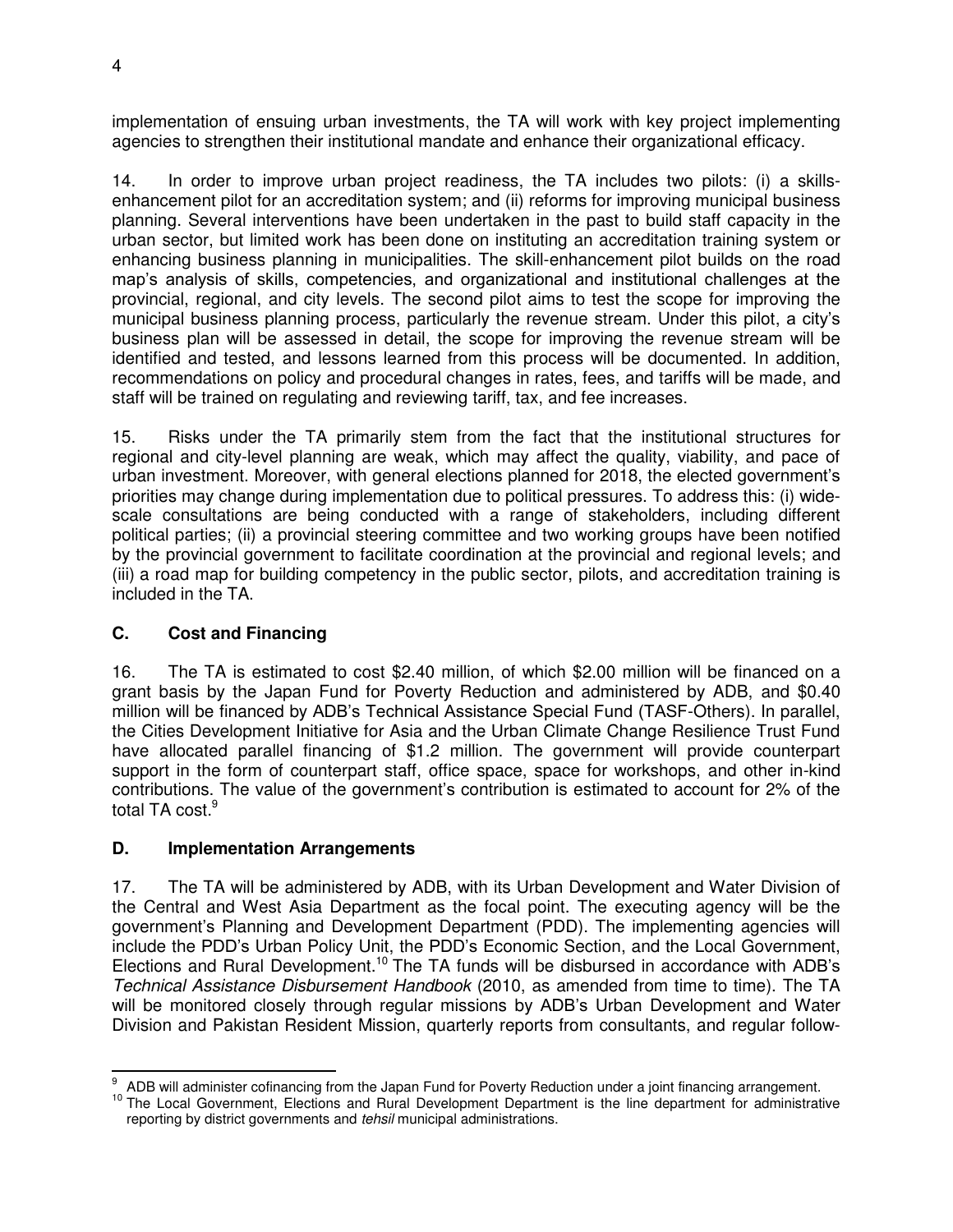ups by the executing agency. TA effectiveness is targeted on December 2016 and will be implemented over a 2-year period.

18. ADB will engage consultants in accordance with its *Guidelines on the Use of Consultants* (2013, as amended from time to time). The draft terms of reference for consultants are in Appendix 3. Detailed terms of reference with defined outputs and budgets will be made available upon request. Four types of recruitment will be undertaken.

- (i) One consulting firm will be recruited using quality- and cost-based selection (90:10) and will be required to submit a full technical proposal. The package will include (a) a sector road map, (b) RDPs, and (c) training and knowledge products from output 4.
- (ii) United Nations Human Settlements Programme (UN-Habitat) Pakistan will be hired using single-source selection method through a lump-sum, output-based contract to pilot the municipal business plan, a component of output 4. This is because the pilot is a natural extension of UN-Habitat's previous work. Moreover, the presence of UN-Habitat established in the country will help to mitigate the disruptions to TA, as it is more likely for UN-Habitat to continue its services than a private firm in case of security events in the pilot city.
- (iii) Four resource persons from a technical institute in Japan will be financed to help build capacity on geographic information systems (a component of output 4). Current discussions are ongoing with the Center for Spatial Information Science at the University of Tokyo. Travel, accommodation, and per diem will be paid for the resource persons, in keeping with ADB rules.
- (iv) Four individual national consultants will be hired for output 3.

19. A TA steering committee established for oversight, coordination, and guidance is chaired by the PDD additional chief secretary, and comprises members from relevant departments, the private sector, and local governments. Regional working groups chaired by the relevant commissioners have also been established for the two urban agglomerations.<sup>11</sup> For every milestone, formal consultative workshops with a range of stakeholders will be organized to ensure feedback and seek recommendations. Three knowledge products produced under the TA on lessons learned and good practices will be presented by the Urban Policy Unit at the annual National Urban Forum held in Pakistan. The PDD's Urban Policy Unit will include the TA activities and outputs on its current website.

# **IV. THE PRESIDENT'S DECISION**

20. The President, acting under the authority delegated by the Board, has approved (i) ADB administering a portion of technical assistance not exceeding the equivalent of \$2,000,000 to be financed on a grant basis by the Japan Fund for Poverty Reduction, and (ii) ADB providing the balance not exceeding the equivalent of \$400,000 on a grant basis, to the Islamic Republic of Pakistan for the Provincial Strategy for Inclusive and Sustainable Urban Growth, and hereby reports this action to the Board.

 $\overline{a}$ <sup>11</sup> Steering committee and regional working groups for Peshawar and Abbottabad were notified on 5 September 2016 as per Notification No. C/FA/P&D/ADB/2016.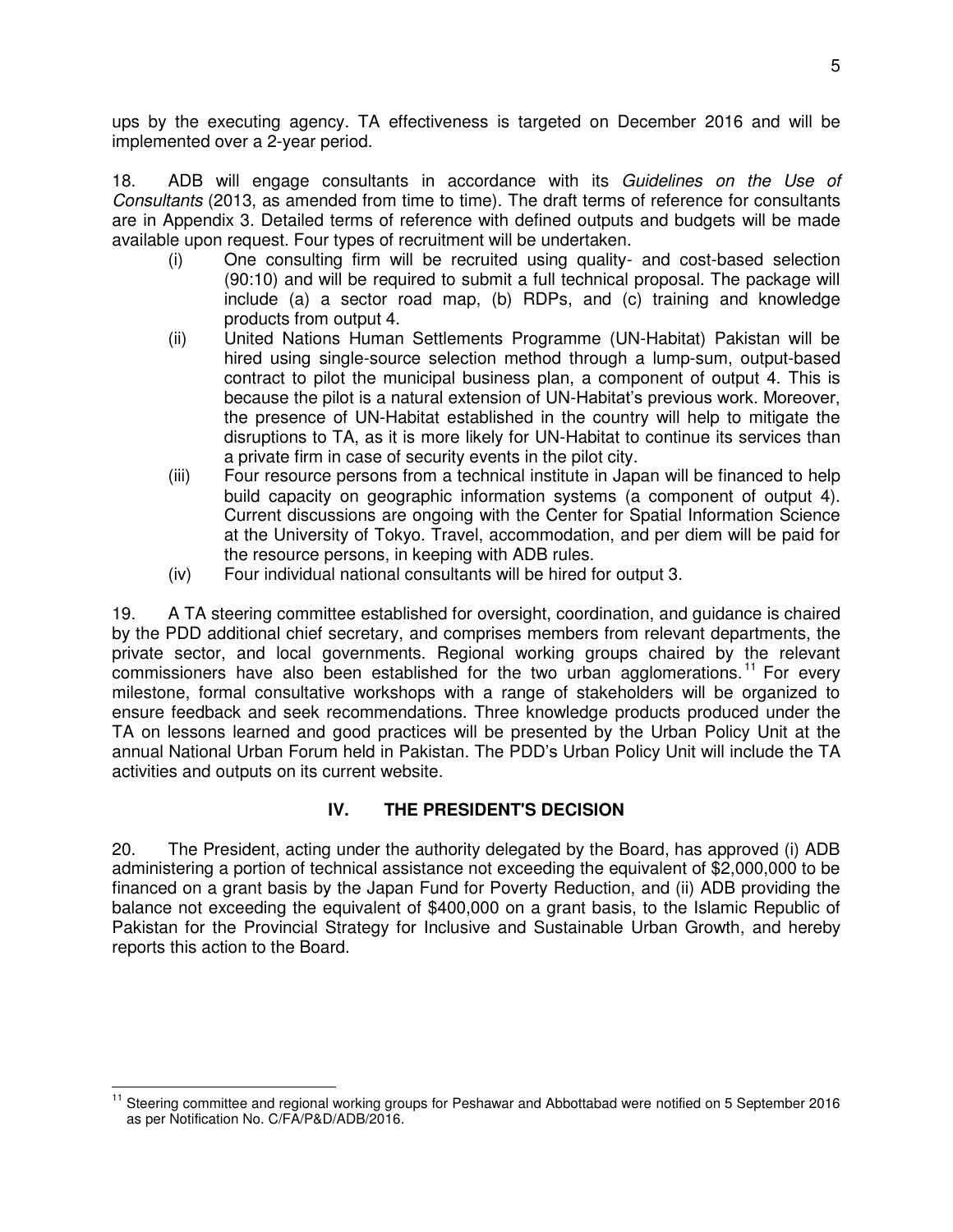# **DESIGN AND MONITORING FRAMEWORK**

| Impact the TA is Aligned with<br>Renewed focus on inclusive and sustainable urban development in provincial policies and allocations <sup>a</sup> |                                                                                                                                                                                                                                                                                                                                                                                                                                                 |                                                                                                                                                                                                                                                                                            |                                                                                                                                |  |  |  |
|---------------------------------------------------------------------------------------------------------------------------------------------------|-------------------------------------------------------------------------------------------------------------------------------------------------------------------------------------------------------------------------------------------------------------------------------------------------------------------------------------------------------------------------------------------------------------------------------------------------|--------------------------------------------------------------------------------------------------------------------------------------------------------------------------------------------------------------------------------------------------------------------------------------------|--------------------------------------------------------------------------------------------------------------------------------|--|--|--|
| <b>Results Chain</b>                                                                                                                              | <b>Performance Indicators with</b><br><b>Data Sources and</b><br><b>Targets and Baselines</b><br><b>Reporting Mechanisms</b>                                                                                                                                                                                                                                                                                                                    |                                                                                                                                                                                                                                                                                            | <b>Risks</b>                                                                                                                   |  |  |  |
| Outcome<br>Improved urban<br>inclusivity,<br>sustainability, and<br>resilience in<br>investment<br>programming in<br>Khyber<br>Pakhtunkhwa        | GOKP endorsed investments for<br>urban areas increased by Q1 2019<br>(2017 baseline: to be established) <sup>1</sup>                                                                                                                                                                                                                                                                                                                            | Annual development<br>plans and local<br>government budgets in<br>Khyber Pakhtunkhwa                                                                                                                                                                                                       | Conflict and<br>security risks<br>limit provincial<br>and local<br>governments'<br>ability to apply<br>tools                   |  |  |  |
| <b>Outputs</b><br>1. Sector road map<br>for inclusive and<br>sustainable<br>urban growth<br>endorsed                                              | 1a. A new sector road map for<br>inclusive and sustainable<br>urban growth that is gender-<br>inclusive and focuses on small<br>and medium-sized<br>enterprises, the poor, and<br>climate change endorsed by<br>Q3 2017 (2016 baseline: NA)<br>1b. At least 200 citizens and<br>decision makers, of whom<br>30% will be women and poor<br>persons, participated in<br>consultations on the sector<br>road map by Q2 2017 (2016<br>baseline: NA) | 1a. Letter from the PDD<br>endorsing a provincial<br>sector road map for<br>inclusive and<br>sustainable urban<br>growth<br>1b. Minutes of the expert<br>panel meeting (Urban<br>Policy Unit), and<br>feedback on decisions<br>that incorporate<br>recommendations<br>from the sector road | Adverse climate<br>and security<br>risks change<br>provincial<br>governments'<br>priorities in the<br>short and<br>medium term |  |  |  |
| 2. RDPs prepared<br>by provincial and<br>local<br>governments                                                                                     | 2a. Two new RDPs, including a<br>10-15-year urban investment<br>plan that is gender-inclusive<br>and focuses on small and<br>medium-sized enterprises, the<br>urban poor, and climate<br>change, endorsed by Q3 2017<br>(2016 baseline: NA)<br>2b. Fifty professionals from the<br>region, of whom 20% will be<br>women, trained on the job on<br>the process and principles of<br>formulating RDPs by Q3 2017<br>(2016 baseline: NA)           | map<br>2a. TA progress report<br>and confirmation<br>letters of RDPs issued<br>by provincial<br>governments<br>2b. Training report and<br>evaluation submitted<br>by consultants                                                                                                           |                                                                                                                                |  |  |  |

There is no baseline data available for most indicators. Baselines will be established under the PATA.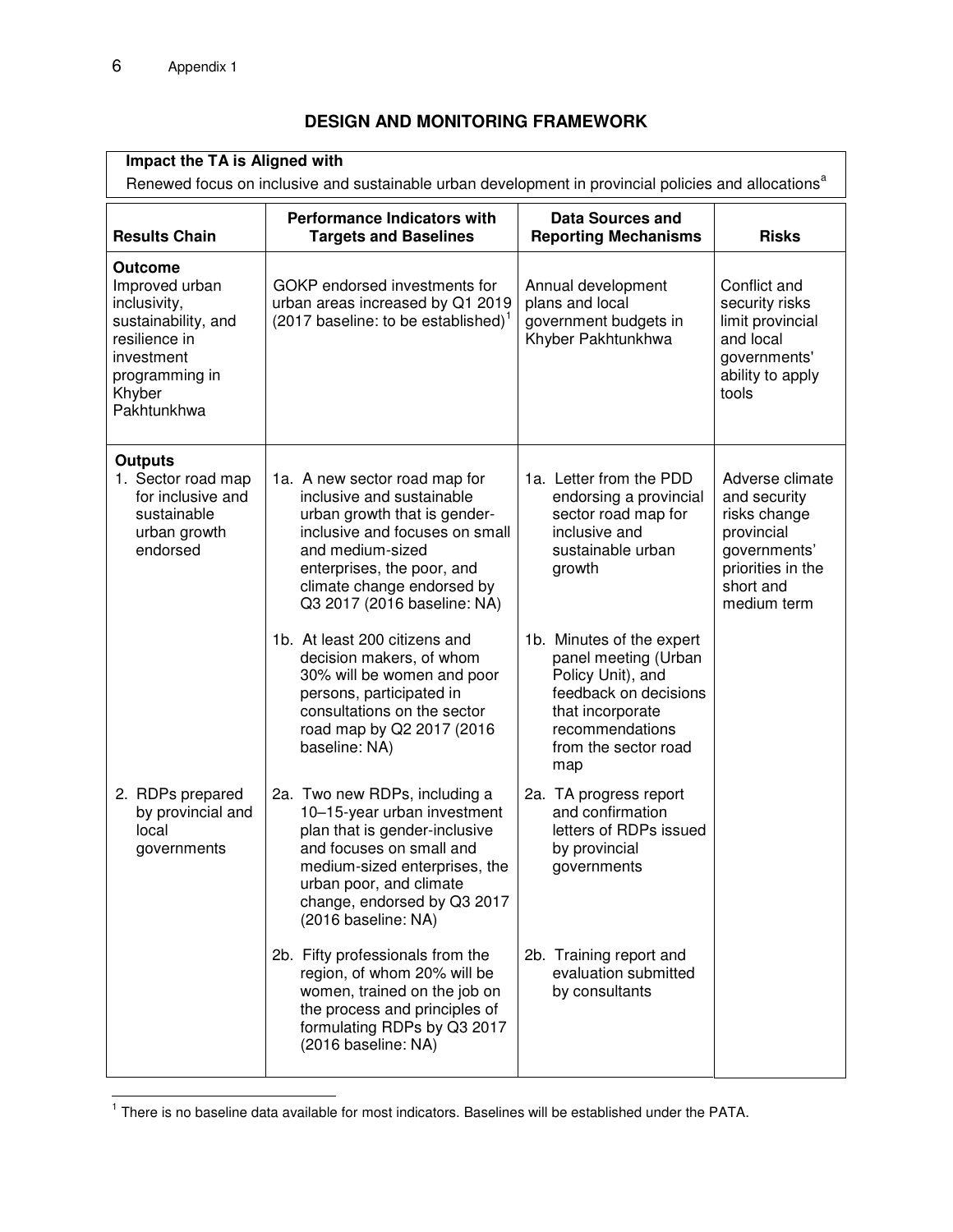| <b>Results Chain</b>                                                                                                                        | <b>Performance Indicators with</b><br><b>Targets and Baselines</b>                                                                                                                                                                                                         | <b>Data Sources and</b><br><b>Reporting Mechanisms</b>                                                                                                      | <b>Risks</b> |
|---------------------------------------------------------------------------------------------------------------------------------------------|----------------------------------------------------------------------------------------------------------------------------------------------------------------------------------------------------------------------------------------------------------------------------|-------------------------------------------------------------------------------------------------------------------------------------------------------------|--------------|
|                                                                                                                                             | 2c. RDP guidelines and manuals<br>with a focus on the<br>participation of small and<br>medium-sized enterprises, the<br>poor, women, and climate<br>change issued by the<br>provincial government by Q3<br>2017 (2016 baseline: NA)                                        | 2c. The provincial<br>government's<br>guidelines on RDPs<br>issued by the PDD                                                                               |              |
| 3. Institutional<br>capacity for<br>implementation<br>agencies built                                                                        | 3a. Organizational improvement<br>plan developed including legal<br>set-up and allocation of<br>human resources (with an<br>increased number of women<br>employees), and financial<br>resources endorsed by the<br>provincial government by Q2<br>2017 (2016 baseline: NA) | 3a. Organizational plan<br>with the gender road<br>map and performance<br>indicators endorsed<br>by GoKP                                                    |              |
| 4. Lessons from<br>pilots on<br>accredited<br>trainings and<br>municipal<br>business planning<br>mainstreamed<br>within the urban<br>sector | 4a. More than 100 people (25%<br>women) trained, and at least<br>50% of the total participants<br>received certificates for<br>trainings on planning,<br>implementation or<br>maintenance by Q4 2017<br>(2016 baseline: NA)                                                | 4a. Training completion<br>reports and test<br>results as reported by<br>the consultants                                                                    |              |
|                                                                                                                                             | 4b. A new municipal business<br>plan with targets for increasing<br>female staffing prepared<br>based on a financial<br>management and life cycle<br>cost pilot by Q4 2017 (2016<br>baseline: NA)                                                                          | 4b. Pilot evaluation report<br>and lessons learned<br>as reported by<br>consultants for select<br>cities indicating<br>improved financial<br>sustainability |              |
|                                                                                                                                             | 4c. Urban sector professions, at<br>least 10 women, from Khyber<br>Pakhtunkhwa participated in<br>the urban forum in Q4 2017<br>(2016 baseline: 12 persons)                                                                                                                | 4c. Conference<br>proceedings of the<br>National Urban<br>Forum, Urban Unit,<br>Punjab                                                                      |              |
|                                                                                                                                             | 4d. Three new knowledge<br>products produced, with at<br>least one on integrating urban<br>climate change resilience<br>principles into urban planning<br>and one on gender<br>mainstreaming by Q1 2018<br>(2016 baseline: NA)                                             | 4d. Knowledge products<br>posted on the PDD<br>website                                                                                                      |              |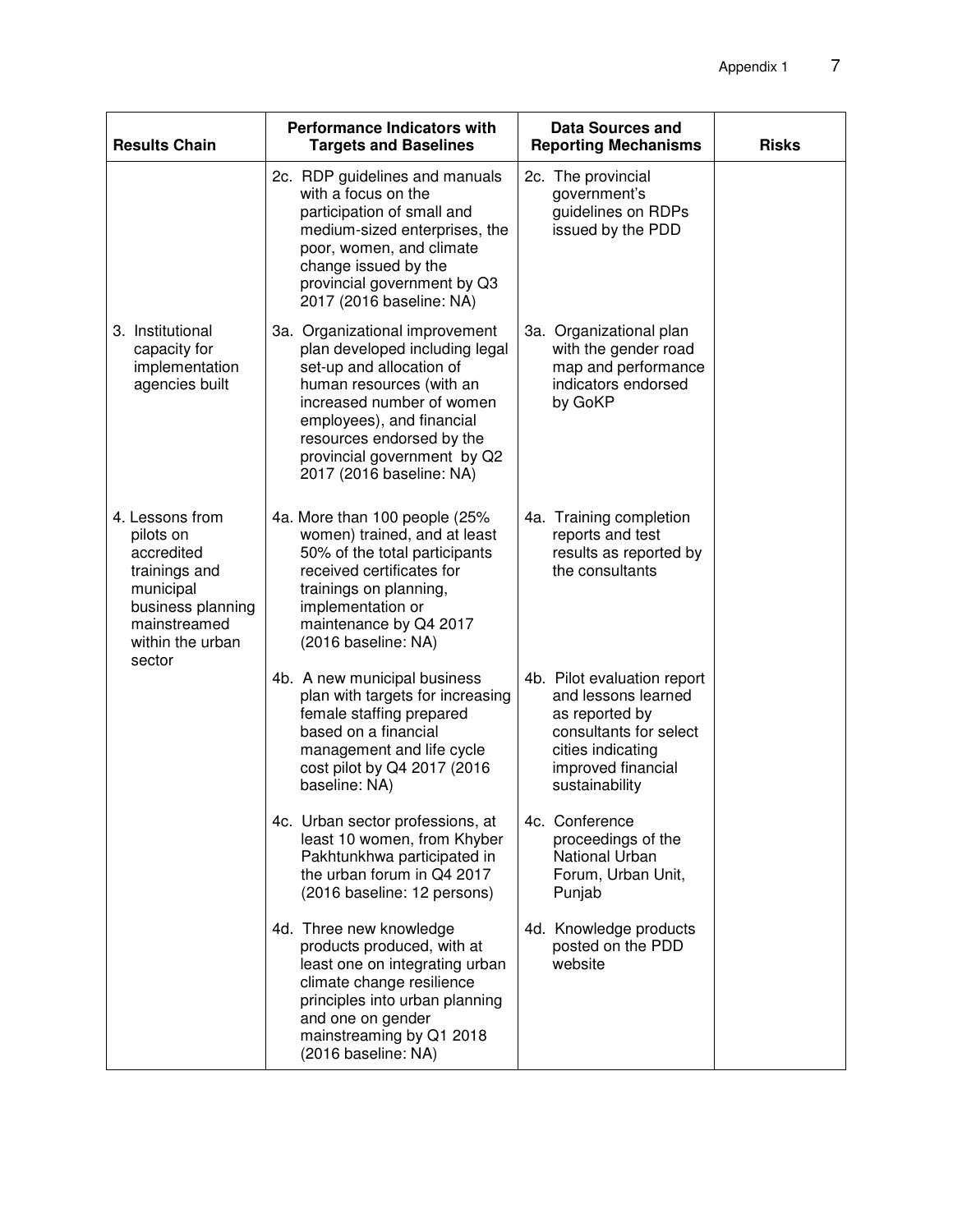#### **Key Activities with Milestones**

- 1. Sector road map for inclusive and sustainable urban growth endorsed
- 1.1. Agree on survey methodology for primary data collection with the provincial government, Q1 2017
- 1.2. Identify priority issues and solutions in consultations with stakeholders, Q2 2017
- 2. RDPs prepared by provincial and local governments
- 2.1. Carry out a complete survey (review, focus group, survey, geographic information system, interviews, expert panel, and on-site observation) for two RDPs, Q2 2017
- 2.2. Formulate two RDPs with the participation of the stakeholders, and train staff on the relevant principles and process, Q1 2018
- 2.3. Prepare and test RDP guidelines with a checklist for incorporating measures to improve poverty and gender mainstreaming, Q1 2017
- 3. Institutional capacity for key sector implementing agencies built
- 3.1. Prioritize implementing agencies, Q2 2017
- 3.2. Engage four national consultants to build the capacity of prioritized implementing agencies, Q2 2017
- 3.3. Train key staff in selected implementing agencies, Q2 2017
- 4. Lessons from pilots on accredited trainings and municipal business planning mainstreamed within the urban sector
- 4.1. Complete detailed municipal financial assessment for the selected cities, Q1 2017
- 4.2. Conduct training and testing, Q4 2017
- 4.3. Discuss policy and procedural changes in rates, fees, and tariffs with the provincial government, Q4 2017
- 4.4. Write, edit, and post or print knowledge products, Q1 2018

#### **Inputs**

Japan Fund for Poverty Reduction: \$2.0 million (for outputs 1, 2, and 4)

ADB Technical Assistance Special Fund (TASF-Others): \$0.4 million grant will finance individual consultants under output 3.

The government will provide counterpart support in the form of counterpart staff, office space, space for workshops, and other in-kind contributions.

#### **Assumptions for Partner Financing**

UCCRTF-financed cluster regional capacity development TA for Promoting Urban Climate Change Resilience in Selected Asian Cities is financing the Climate Risk and Vulnerability Assessment (\$0.30 million).

A UCCRTF direct charge application (\$0.15 million) and the Cities Development Initiative for Asia (\$0.75 million) are financing the three city development plans and three project prefeasibility studies.

 $\overline{ADB}$  = Asian Development Bank, GOKP = Government of Khyber Pakhtunkhwa, NA = not applicable, PDD = Planning and Development Department,  $Q =$  quarter, RDP = regional development plan, TA = technical assistance, UCCRTF = Urban Climate Change Resilience Trust Fund. a

International Growth Centre. *Khyber Pakhtunkhwa Economic Strategy Report*. http://www.theigc.org/project/khyber-pukhtunkhwa-economic-strategy-report/. This is also articulated in the Government of Pakistan's Vision 2025.

Source: ADB.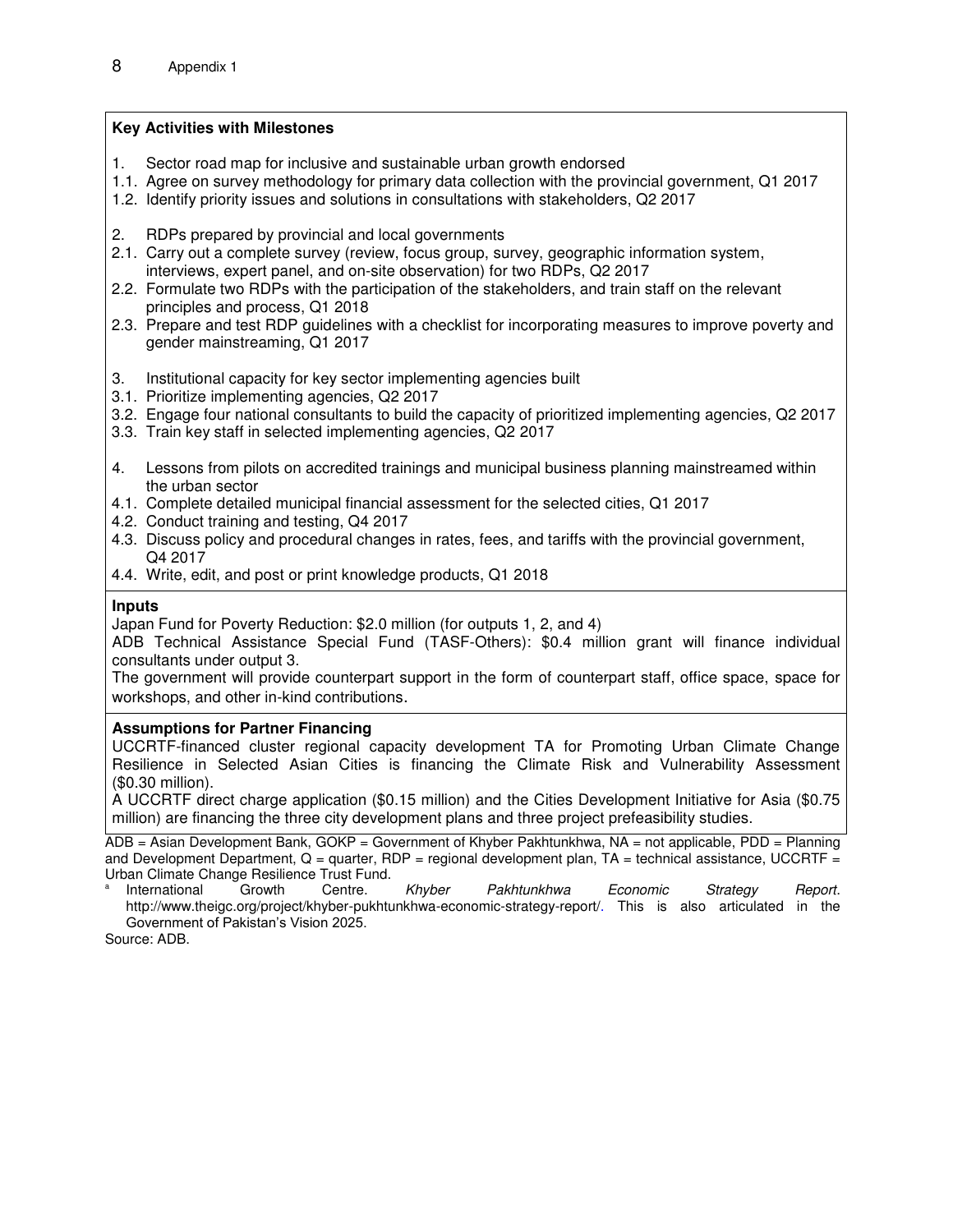#### **COST ESTIMATES AND FINANCING PLAN**

(\$'000)

|                              | Item<br><b>Amount</b>                                                                                                         |                                     |  |  |  |
|------------------------------|-------------------------------------------------------------------------------------------------------------------------------|-------------------------------------|--|--|--|
|                              | A. Asian Development Bank <sup>a</sup>                                                                                        |                                     |  |  |  |
|                              | 1. Consultants                                                                                                                |                                     |  |  |  |
|                              | a. Remuneration and per diem                                                                                                  |                                     |  |  |  |
|                              | National consultant<br>i.                                                                                                     | 248.00                              |  |  |  |
|                              | b. Local travel                                                                                                               | 45.00                               |  |  |  |
|                              | c. Reports and communications                                                                                                 | 15.00                               |  |  |  |
|                              | Surveys<br>2.                                                                                                                 | 20.00                               |  |  |  |
|                              | 3.<br>Miscellaneous administration and support costs <sup>b</sup>                                                             | 25.60                               |  |  |  |
|                              | Contingencies<br>4.                                                                                                           | 46.40                               |  |  |  |
|                              | Subtotal (A)                                                                                                                  | 400.00                              |  |  |  |
|                              | B. Japan Fund for Poverty Reduction <sup>c</sup>                                                                              |                                     |  |  |  |
|                              | 1. Consultants                                                                                                                |                                     |  |  |  |
|                              | a. Remuneration and per diem                                                                                                  |                                     |  |  |  |
|                              | International consultants<br>İ.                                                                                               | 619.60                              |  |  |  |
|                              | National consultants<br>Ш.                                                                                                    | 615.94                              |  |  |  |
|                              | International and local travel<br>b.                                                                                          | 296.40                              |  |  |  |
|                              | c. Reports and communications                                                                                                 | 30.00                               |  |  |  |
| Equipment <sup>d</sup><br>2. |                                                                                                                               | 54.00                               |  |  |  |
|                              | 3.<br>Training, seminars, and conferences                                                                                     |                                     |  |  |  |
|                              | a. Facilitators                                                                                                               | 5.00                                |  |  |  |
|                              | Training program<br>b.                                                                                                        | 20.70                               |  |  |  |
|                              | c. Certification test                                                                                                         | 10.00                               |  |  |  |
|                              | d. Japanese experts                                                                                                           | 102.80                              |  |  |  |
|                              | e. Daily subsistence allowance for trainees                                                                                   | 27.95                               |  |  |  |
|                              | Surveys<br>4.                                                                                                                 | 30.00                               |  |  |  |
|                              | Miscellaneous administration and support costs <sup>b</sup><br>5.                                                             | 90.62                               |  |  |  |
|                              | 6.<br>Contingencies                                                                                                           | 97.00                               |  |  |  |
|                              | 2,000.00<br>Subtotal (B)                                                                                                      |                                     |  |  |  |
|                              | <b>Total</b><br>eistenes is estimated to east 00.40 million, of urbish contributions from<br>ومراود المعامر والمعادية المقولة | 2,400.00<br>د ماله<br>Asian Davalan |  |  |  |

Note: The technical assistance is estimated to cost \$2.40 million, of which contributions from the Asian Development Bank (ADB) and the Japan Fund for Poverty Reduction are presented in the table above. The government will provide counterpart support in the form of counterpart staff, office space, space for workshops, and other in-kind contributions. The value of the government's contribution is estimated to account for 2% of the total technical assistance cost. Numbers may not sum precisely because of rounding.<br><sup>a</sup> Financed by ADP's Technical Assistance Special Fund (TASE Others

Financed by ADB's Technical Assistance Special Fund (TASF-Others).

b<br> **b** Includes secretarial, administrative and technical support.

<sup>c</sup> Administered by ADB. The Japan Fund for Poverty Reduction's proposal was submitted as part of the second batch for 2016 on 17 May 2016 and was approved by the Government of Japan on 28 June 2016.

d Includes computers, networking, complaint registration, monitors and data displays, printers and scanners, and additional gadgets, e.g., global positioning system and software. Other equipment will be procured subject to prior agreement with ADB. The equipment will be used primarily for the city financial management and life cycle pilot under output 4. The equipment will be handed over to the implementing agency.

Source: ADB estimates.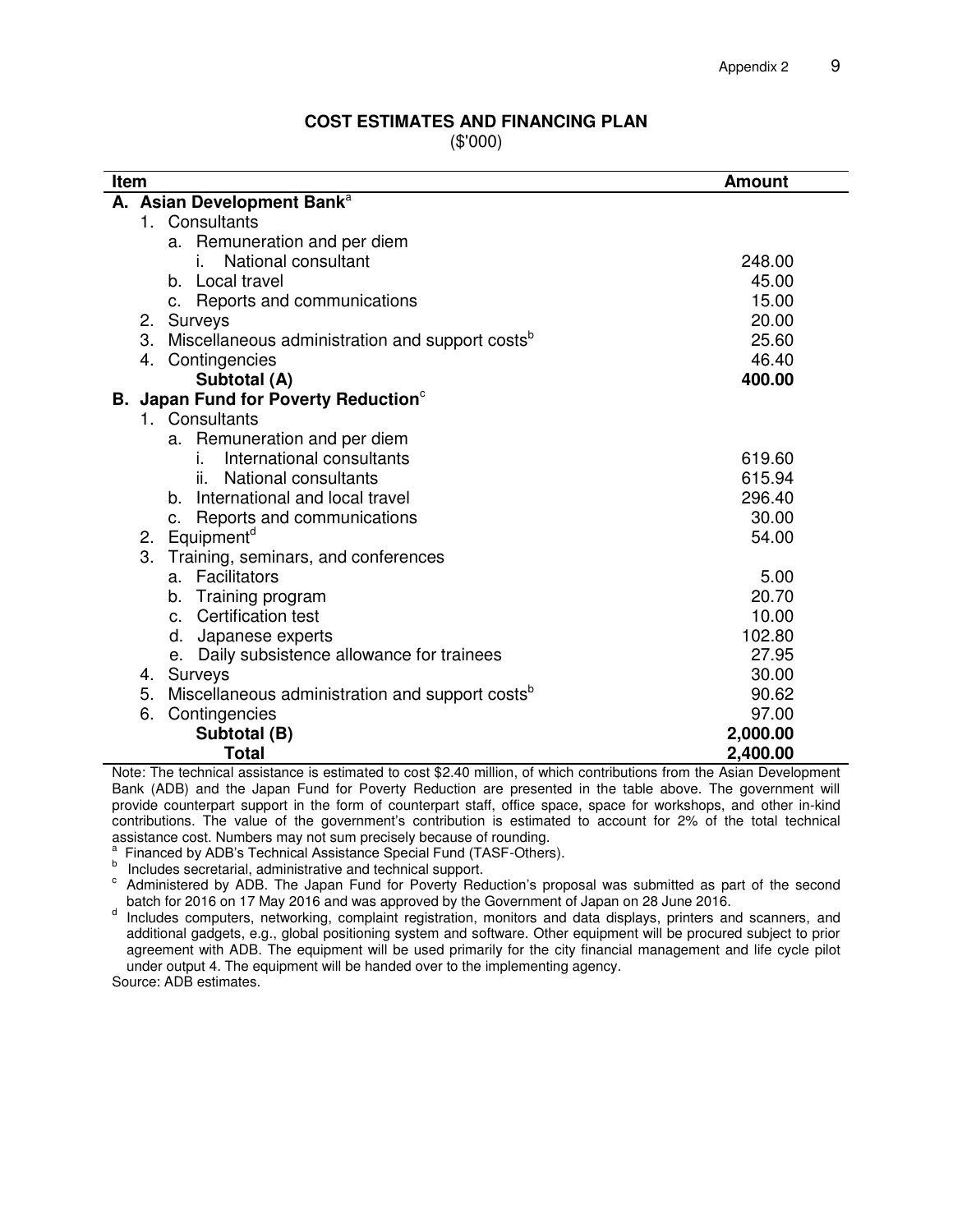# **OUTLINE TERMS OF REFERENCE FOR CONSULTANTS**

#### **A. Package A: Outputs 1 and 2, and Part of Output 4 (Quality- and Cost-Based Selection and an Output-Based, Full Technical Proposal)**

1. **Sector road map for inclusive and sustainable urban growth.** Recommendations for improving the performance of the urban sector will be made. Six background papers will be prepared on the following:

- (i) **Population and demographic analysis.** Using triangulation-based methodologies, this paper will analyze population and demographic settlement patterns in Khyber Pakhtunkhwa. Using the 1998 census as the base year, the paper will use satellite imagery, luminosity images, secondary data sets, and qualitative and quantitative surveys and analysis to (a) present a considered case for the estimated and projected urban population, as well as its morphology and settlement patterns; (b) delineate agglomerations and cities; and (c) highlight key demographic characteristics. This information will also be useful for other sectors. This paper will advocate increasing investments in urban areas, based on population projections.
- (ii) **Public expenditure review and infrastructure deficit.** This paper will undertake a 20-year review of major urban investments in the province to (a) prepare a baseline, (b) identify trends based on secondary sources, (c) compile information on service coverage from secondary sources, (d) undertake spot surveys and focus groups for corroboration, and (e) identify household and community investments. This will provide an estimate of the current infrastructure and service deficit. The paper will present different scenarios correlating the infrastructure deficit to improvements in service coverage over a 10–15-year period.
- (iii) **Strategy for emerging economic opportunities based on the comparative advantage of urban centers.** This paper will (a) estimate the current economic potential of urban areas and their contribution to the provincial economy, (b) identify key subsectors with a comparative advantage at the agglomeration and city levels, and (c) prioritize urban subsectors based on the multiplier effect on the economy. This will be undertaken through secondary data analysis, and qualitative and quantitative surveys. Based on the economic case, this paper will make recommendations as to the principles and criteria to be used for provincial allocations, and projections as to (a) the estimated impact of investment on socioeconomic growth, (b) the multiplier effect of investments, and (c) the potential for greater participation of small and medium-sized enterprises. It will also advocate increasing investments in urban areas, improving governance in urban areas, and prioritizing the urban sector to pave the way for the proposed Khyber Pakhtunkhwa Intermediate Cities Investment Program.
- (iv) **Institutional and organizational reforms for the urban sector.** This paper will describe urban institutional arrangements and organizations for the following urban functions: policy, regulation, sector planning, municipal delivery, and utility. Special attention will be given to cross cutting themes i.e. poverty alleviation, gender inclusivity, enabling small and medium-sized enterprises, and building resilience to disasters and climate change. The assessment will examine key areas of weakness and provide a business plan (including implementation costs) for future investments including the proposed Khyber Pakhtunkhwa Intermediate Cities Investment Program.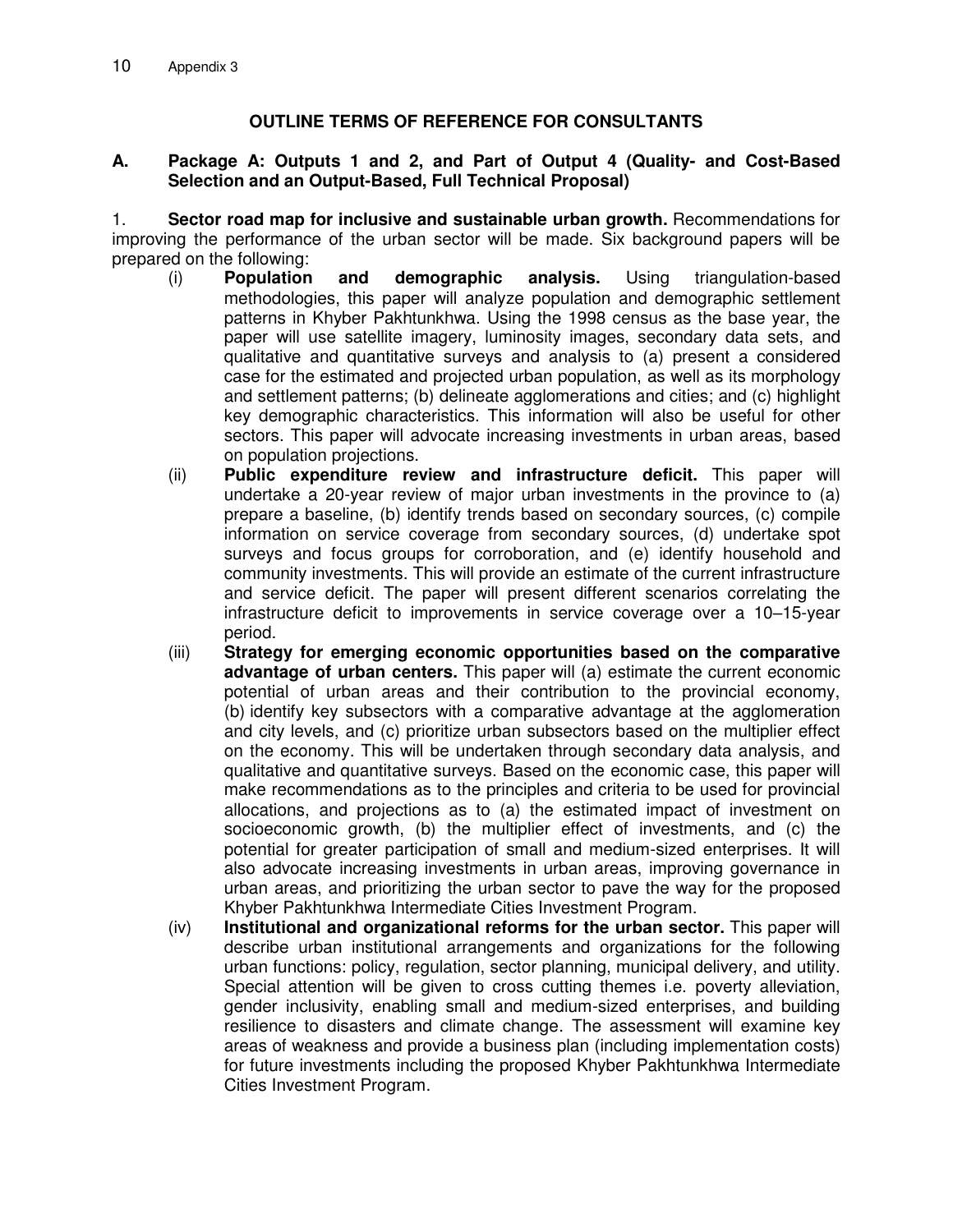- (v) **Skills and competency assessment and strategy.** This paper will be based on a provincial survey of current skills and competencies of public employees in the urban sector, the ambit and purpose of different service cadres (provincial, local, and relevant federal governments), and will qualitatively assess supply-side actors, such as contractors. The analysis will gender-disaggregate across roles and cadres, facilitating a structured discussion of a long-term plan to build the capacity of mid-level professionals for urban management and services while prioritizing women's participation. The long-term goal is to build a case for an urban service cadre.
- (vi) **Climate change and disaster risk mitigation and adaptation for the urban sector.** This paper will use secondary data on climate change and disaster risk in Khyber Pakhtunkhwa and qualitative data collected as part of the regional planning and city planning exercise (outputs 2 and 3) to present the risks posed by climate change and natural hazards to people, economic activities, and infrastructure. It will also present key mitigation and adaptation measures for the two major agglomerations.

2. **Knowledge products.** Three knowledge products that document the innovative aspects of this technical assistance (TA), particularly gender mainstreaming and urban climate change resilience, will be presented at the annual national conference on the urban sector. The tasks under this package include (i) the collation of secondary data; (ii) a survey and data analysis, including income and gender disaggregation; (iii) discussions and presentations of the six background papers; (iv) recommendations for the provincial government on increasing allocation efficiency; and (v) recommendations for reforms, including urban climate change resilience and gender mainstreaming in the sector under the ensuing loan. The consultation and participation of stakeholders will be an integral part of building ownership of the findings and the capacity to understand their implications for the urban sector. Themes covered in the papers will include poverty, gender, inequality, and the participation of small and medium-sized enterprises. During the execution of the package, the consultant's team, particularly the team leader, will ensure that policy makers in provincial and local governments are involved in the discussions, and made aware of the findings and implications for resource allocation. Formal presentations will be held with representatives of the provincial and local governments.

3. **Two regional development plans (RDPs) for Greater Peshawar and Greater Abbottabad.** The regional development plans aim to provide a strategic multi sector plan that identifies the comparative advantages of a particular region and a 10–15-year investment plan for the cities. The RDPs will prioritize key subsectors, including tourism and cultural heritage, shelter and internally displaced persons, commodity markets and logistics, climate change and disaster risk management, municipal services, and regional connectivity. The RDPs may also explore interventions that will benefit from economies of scale or interconnectivity. The RDPs may prioritize crosscutting areas such as corporate or business planning, data and indicators, human resources, procurement, safeguards, and anticorruption. Special attention will be paid to the urban poor, women's participation, and measures to address income and gender inequity. The RDPs will be responsible for assessing spatial and demographic land use, and identifying investments for urban areas within the region. The 10–15-year investment plans at the regional level will help identify the appropriate loan modality and the nature of investments under the loan.

4. **Accreditation training pilot.** This will help identify the capacity-building gaps for ensuing urban investments across the province including the proposed Khyber Pakhtunkhwa Intermediate Cities Investment Program, improve project preparedness, and test the scope for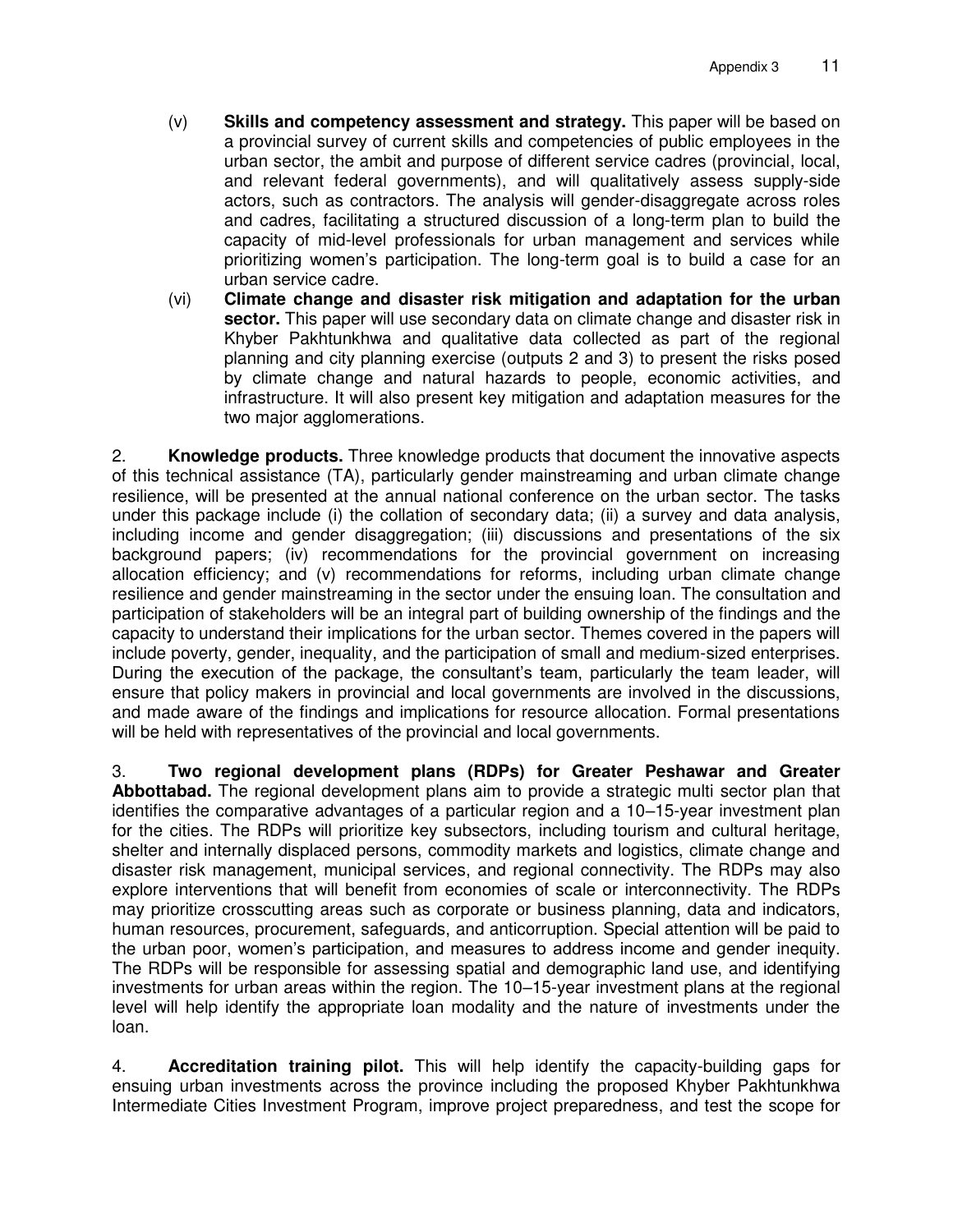reforms. The pilot will (i) identify key training gaps based on the skills and competency assessments undertaken as part of the sector road map, (ii) enter into a memorandum of understanding with an established institution or recognized university, (iii) conduct the training, and (iv) examine and certify participants through an accredited institution.

5. The team leader of this package will be an economist or urban planner. The team will comprise planners; land use specialists; demographers; economists; sociologists; public management and finance specialists; gender specialists; public and infrastructure finance experts; legal and human resource experts; a training specialist; a climate change specialist; environment specialists; resettlement specialists; communication specialists; information and communication technology, geographic information system, and management information system specialists; and a survey and data entry team. Additional inputs from subsector specialists will also be required in the areas of urban transport, municipal services, tourism, commerce and commodity markets, and shelter. The team will comprise 11 international consultants (19 person-months) and 19 national consultants (45 person-months).

# **B. Package B: Output 4 (Municipal Business Plan Sub-Output)—Single Sourcing of the United Nations Human Settlements Programme under an Output-Based Contract**

6. This package includes the municipal business plan based on a financial management and lifecycle cost pilot from output 4. The output is a financial model for the municipality based on a business plan. The key components are (i) a financial management assessment; (ii) an analysis of revenues and expenditures; (iii) a pilot to improve the revenue base, including own source revenues; and (iv) a business plan. The team will include geographic information system or management information system specialists, chartered accountants, municipal finance and taxation specialists, and change management specialists. The team will comprise one international consultant (2 person-months) and nine national consultants (27 person-months).

# **C. Package C: Output 3 (Capacity Building)—Four Individual Consultants (National)**

7. The key tasks of the individual consultants will be to build the capacity of the Urban Policy Unit, district governments, tehsil governments, and subsector implementing agencies (e.g., water and sanitation companies). The consultants will do the following:

- (i) help the Urban Policy Unit, district governments, and *tehsil* governments review the outputs of the TA consultants;
- (ii) help the water and sanitation company (and other potential implementing agencies for the proposed multitranche financing facility) identify key capacity gaps and set performance targets;
- (iii) prepare detailed organizational enhancement plans including legal, human and financial resources, and change management/transition strategies;
- (iv) help the Pakistan Resident Mission maintain a dialogue with the provincial government on key policy and sector issues;
- (v) raise policy-level decisions, including those on gender mainstreaming, as they emerge from TA findings and discuss the benefits and drawbacks;
- (vi) enrich the dialogue around the findings of the TA;
- (vii) ensure that coordination between the four packages (three under the TA and one under the Cities Development Initiative for Asia) is efficient and seamless;
- (viii) help the TA teams coordinate with government departments to minimize overlap and facilitate coordination between the Asian Development Bank, the executing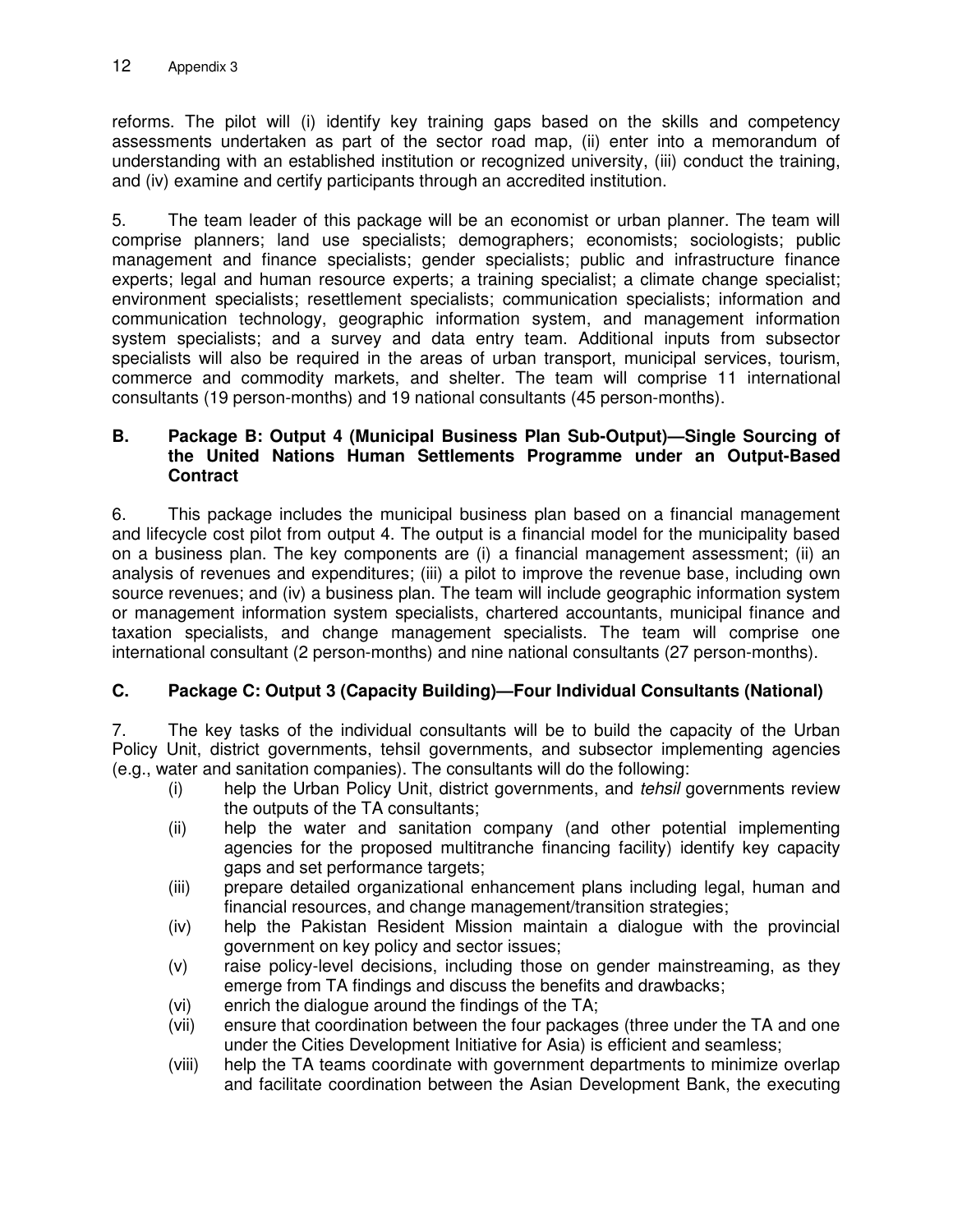agency, implementing agencies under the TA, and the Cities Development Initiative for Asia teams; and

(ix) follow up on key questions that must be addressed before project preparation.

8. For the duration of the TA, each consultant's input will be 80 days. Each consultant will have a master's degree in development or a related field, and 15 years of experience working in the urban sector in Pakistan.

# **D. Four Resource Persons—Center for Spatial Information Science at the University of Tokyo (Linked to Package A)**

9. Japanese experts will conduct a 15–20-day accredited training session for government officials (provincial and local) from Khyber Pakhtunkhwa on geographical information systems (it is currently understood that the experts will be from the Center for Spatial Information Science). The session will assess and evaluate trainees, including an evaluation 6 months after the training and another after 1 year.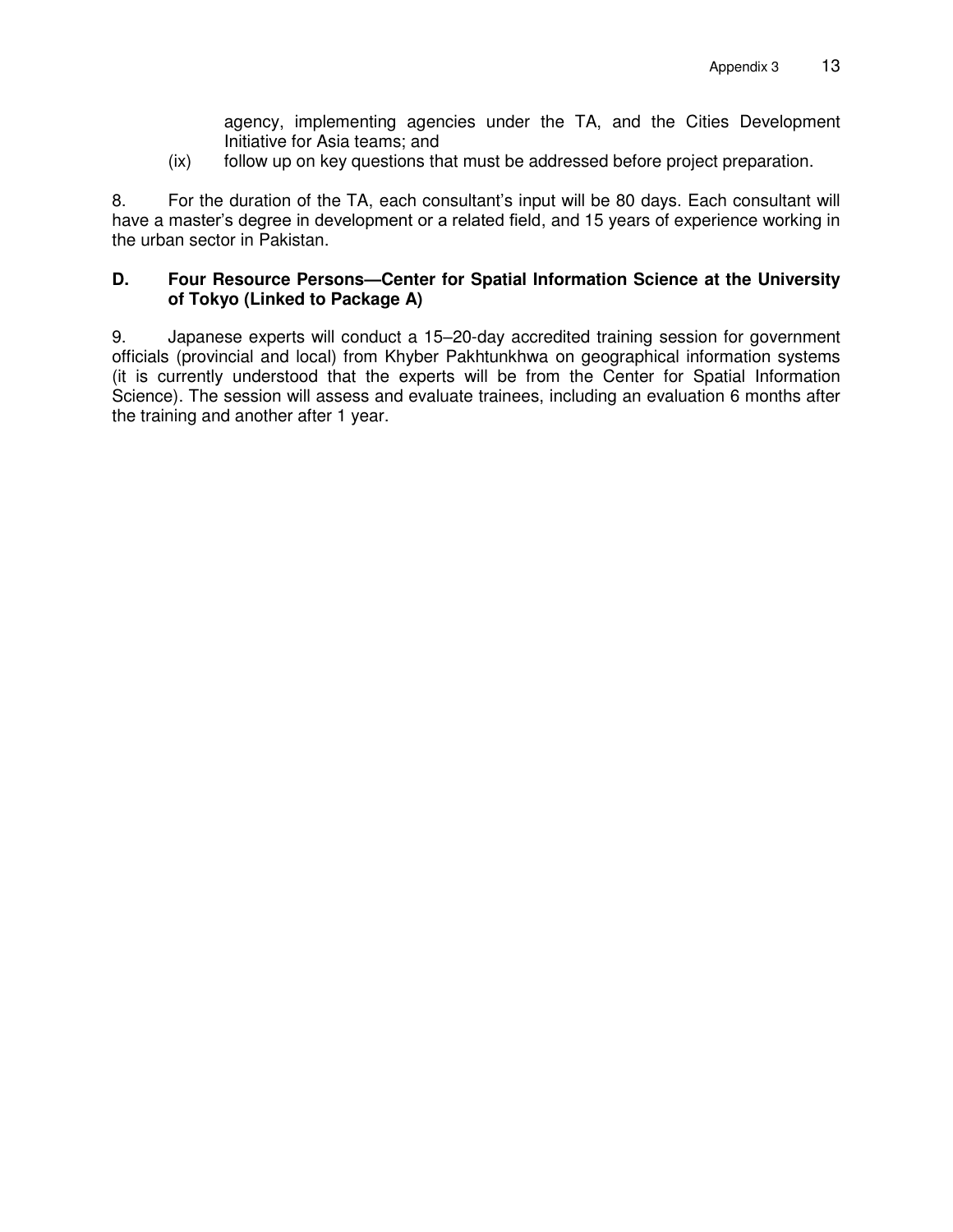# **OUTLINE OF THE FINAL REPORT**

## **I. PACKAGE A: SECTOR ROAD MAP, REGIONAL INTEGRATED URBAN PLANS, TRAINING PILOT, AND KNOWLEDGE PRODUCTS**

- A. Sector Road Map for Urban Inclusive and Sustainable Growth (executive summary of the six background papers)
	- 1. Population and Demographic Analysis
		- a. Khyber Pakhtunkhwa Provincial Population
		- b. Urban Hierarchies
		- c. Changes in Growth
		- d. Estimation Anomalies
		- e. Comparison of the 1998 Census with Satellite Imagery
		- f. Estimated Urban Population
		- g. Estimated Regional Population
	- 2. Public Expenditure Review and Infrastructure Deficit
		- a. Trends Over 2 Decades
		- b. Service Coverage and Infrastructure Investments
		- c. Household and/or Community Investments
		- d. Key Actors in the Supply Chain of Urban Services
		- e. Current Infrastructure Deficit and Relation to Service Levels
		- f. Infrastructure Deficit, Service Levels, and Household **Contributions**
	- 3. Strategy for Emerging Economic Opportunities Based on the Comparative Advantage of Urban Centers
		- a. Estimates of Urban Areas' Contribution to the Provincial and Regional Economy
		- b. Survey Findings: Enterprise Listings and Qualitative Surveys
		- c. Subsectors with Key Comparative Advantages
		- d. Multiplier Effects by Sector
		- e. Current Potential of Urban Areas in the Provincial Economy
		- f. Recommendations as to Principles and Criteria for Investments
	- 4. Institutional and Organizational Reforms for the Urban Sector
		- a. Current Key Sectors and Agencies
		- b. Institutional Arrangements
		- c. Organizational Assessments for Key Functions: Policy, Regulation, Sector Planning, Municipal Delivery, and Utility
		- d. Strengths, Weaknesses, Opportunities, and Threats Analysis
		- e. Road Map for Organizational Effectiveness
		- f. Business Plan and Budget
	- 5. Skills and Competency Assessment and Strategy
		- a. Service Cadres and Their Roles and Functions
		- b. Findings of Skills and Competency Assessments, Including Gender Disaggregation
		- c. Comparative Analysis with Best Practices in Urban Sector Service Cadres
		- d. Supply-Side Chain (e.g., Contractors)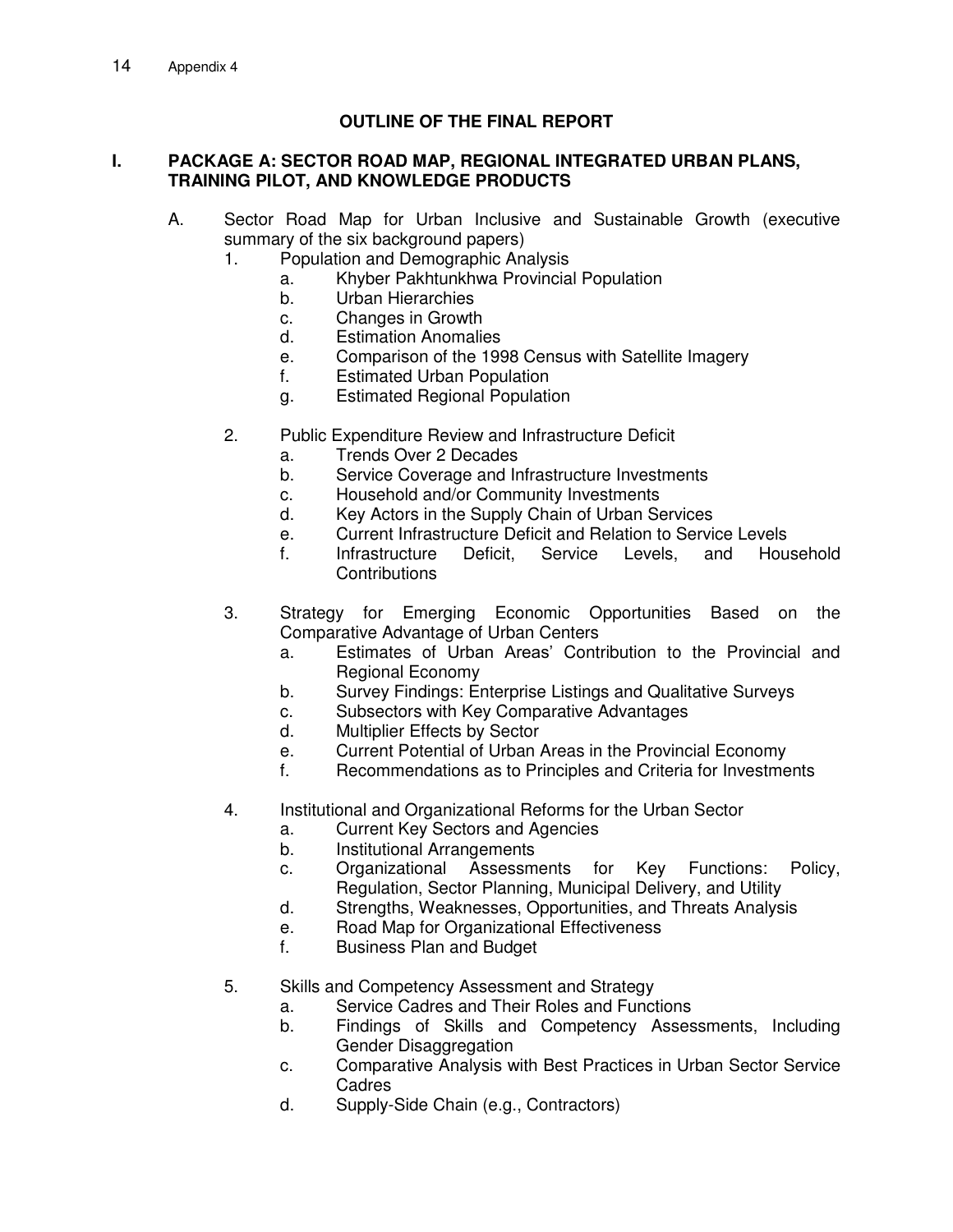- e. Recommendations for Professionals
- 6. Climate Change and Disaster Risk Mitigation and Adaptation for the Urban Sector
	- a. Summary of Relevant National Information
	- b. Risks to People, Economic Activities, and Infrastructure
	- c. Economic and Financial Costs of Risks
	- d. Summary of Climate Change and Disaster Risk Mitigation and Adaptation for the Two Regions
	- e. Key Resilience, Mitigation, and Adaptation Measures
- 7. Proposed Integrated Urban Sector Development
	- a. Analysis on Relevant Urban Regulations and Policies
	- b. Required Reforms on Urban Regulations and Policies
	- c. Integration Between Investment and Reform
	- d. Steps required to Implement the Reforms
	- e. Developing Partners Opportunities to Support the Reforms
- B. Regional Development Plan
	- 1. Regional Characteristics
	- 2. Regional Comparative Advantage
	- 3. Potential for Economies of Scale, Intercity Connectivity, and Shared Public Goods
	- 4. Spatial Land Use Features
	- 5. Disaster and Climate Change Risk Management
	- 6. Investment Priorities, 2018–2028 (urban subsectors that can be incrementally added upon)
	- 7. Implementation Options
	- 8. Financial and Economic Investments
	- 9. Vision and a Business Case for the Regions
- C. Pilot Testing Training Accreditation
	- 1. Selection of Training and/or Criteria<br>2. Training Arrangements
	- **Training Arrangements**
	- 3. Accreditation Options
	- 4. Training Content
	- 5. Training Evaluation
	- 6. Lessons Learned
- D. Knowledge Products
	- 1. Guidelines on Regional Development Plans
	- 2. Gender and Inclusiveness in Urban Areas
	- 3. Urban Climate Change Resilience in Urban Planning and Project Preparation

# **II. PACKAGE B: MUNICIPAL BUSINESS PILOT—SINGLE SOURCE UNITED NATIONS HUMAN SETTLEMENTS PROGRAMME**

- A. Executive Summary
- B. Introduction and Background
- C. Overview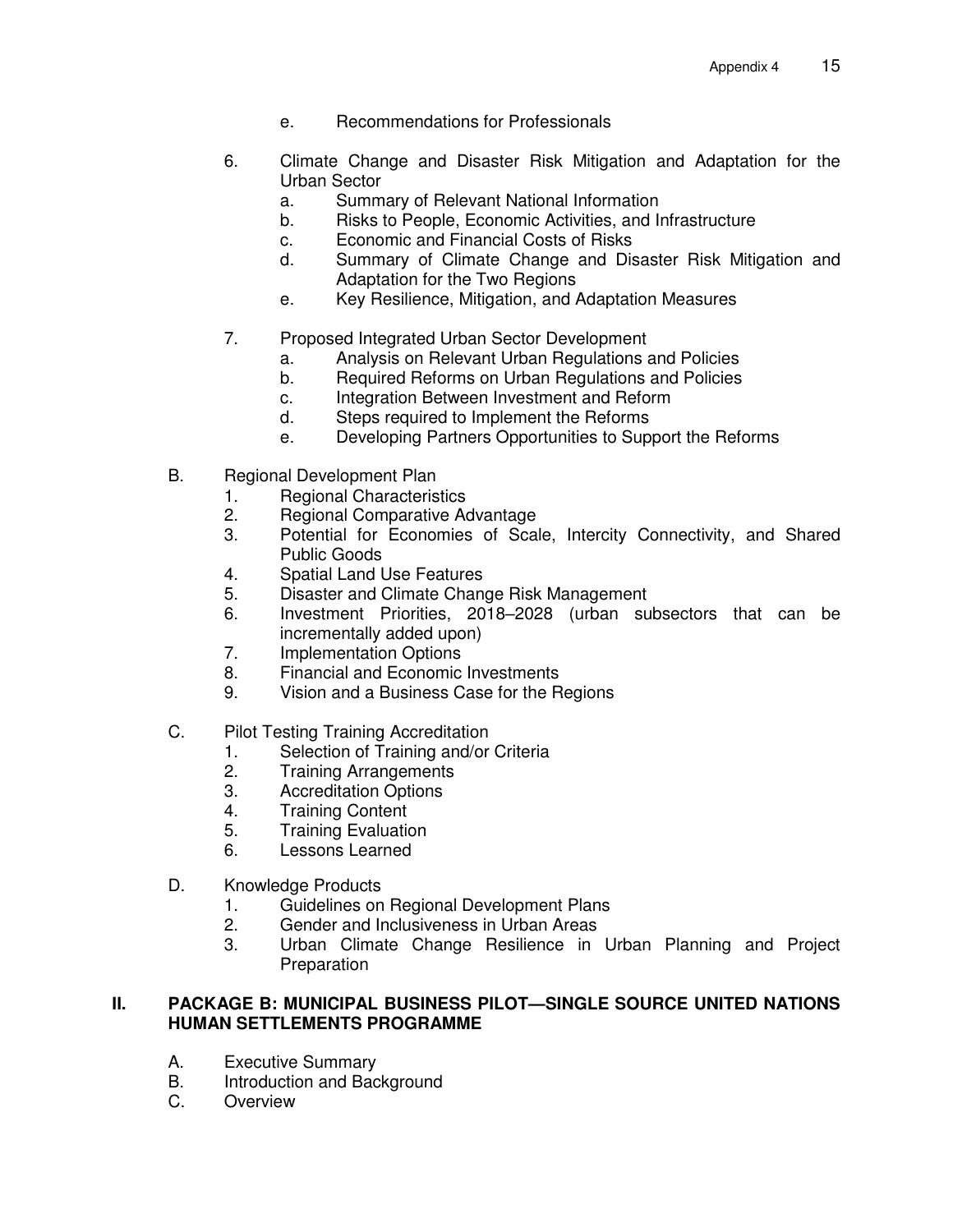- 1. Business Plan of the Municipality
	- a. Process for Preparing the Budgets
	- b. Medium-Term Plan
	- c. Short- and Medium-Term Outputs and Targets
	- d. Indicators for Measuring Performance
	- e. Prioritization of Payments
- 2. Financial Management Assessment of the Municipality
	- a. Budget and Accounts System
	- b. Comparison of Budgeted with Actual Revenues and Expenditures
	- c. Monitoring, Audit, and Public Information
	- d. Cost Recovery
	- e. Actual and Planned Revenue and Expenditure
	- f. Arrears and Recovery of Arrears
	- g. Debt and Debt Servicing
	- h. Assets and Liabilities
- 3. Assessment of the Financial Health of the Municipality, Including Recommendations as to Improvements in Business Planning, Financial Management, and Financial Health
- D. City-Specific Assessment and Modeling of the Revenue Stream
	- 1. Capital
		- a. Capital Grants for Development Work, Including the Public Finance Commission and Predictability of the Transfers
		- b. Capital Receipts from the Sale of Land, Fixed Assets, Loans, and Infrastructure Investments (generally nil)
	- 2. Own Source Revenues: Taxes
		- a. Urban Immoveable Property Tax Assessment
		- b. Lessons from Piloting Improvements
	- 3. Own Source Revenues: User Charges for Water Supply, Drainage, and Sewerage
	- 4. Own Source Revenues (Enterprises): Income from Markets and Fairs, Rent of Municipal Properties, Rent of Transport Stands, and Any Additional Sources
	- 5. Own Source Revenues (Fees and Fines): Approval of Building Plans, Fees for Different Occupations, License Fees for Different Means of Transport, Fees for Encroachment, and Any Additional Sources
	- 6. Own Source Revenues (Miscellaneous): Sale of Stocks, Last Years' Arrears, Development Charges, and Any Additional Sources
	- 7. Pilot: Implementation of the Revenue Model
	- 8. Documentation of the Process and Lessons Learned
- E. City-Specific Assessment and Modeling of Expenditure Streams
	- 1. Recurrent Expenditure
		- a. Establishment: Salaries, Allowances, and Other Staff Expenses
		- b. Contingencies: Administrative Expenses such as Stationary, Entertainment, Telephones, Newspapers, Conveyance, and **Electricity**
		- c. Repair and Maintenance
		- d. Charged Expenditure